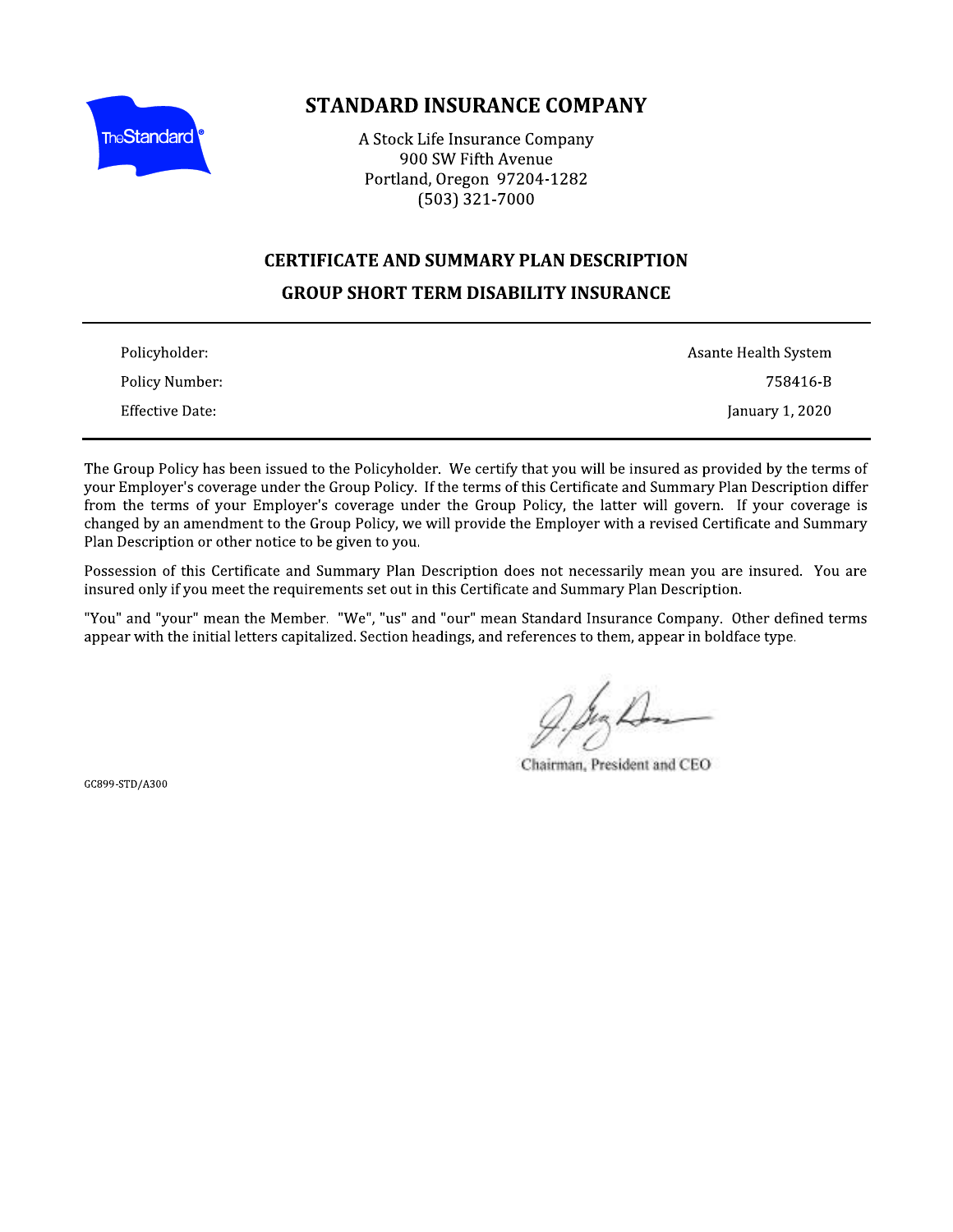# **Table of Contents**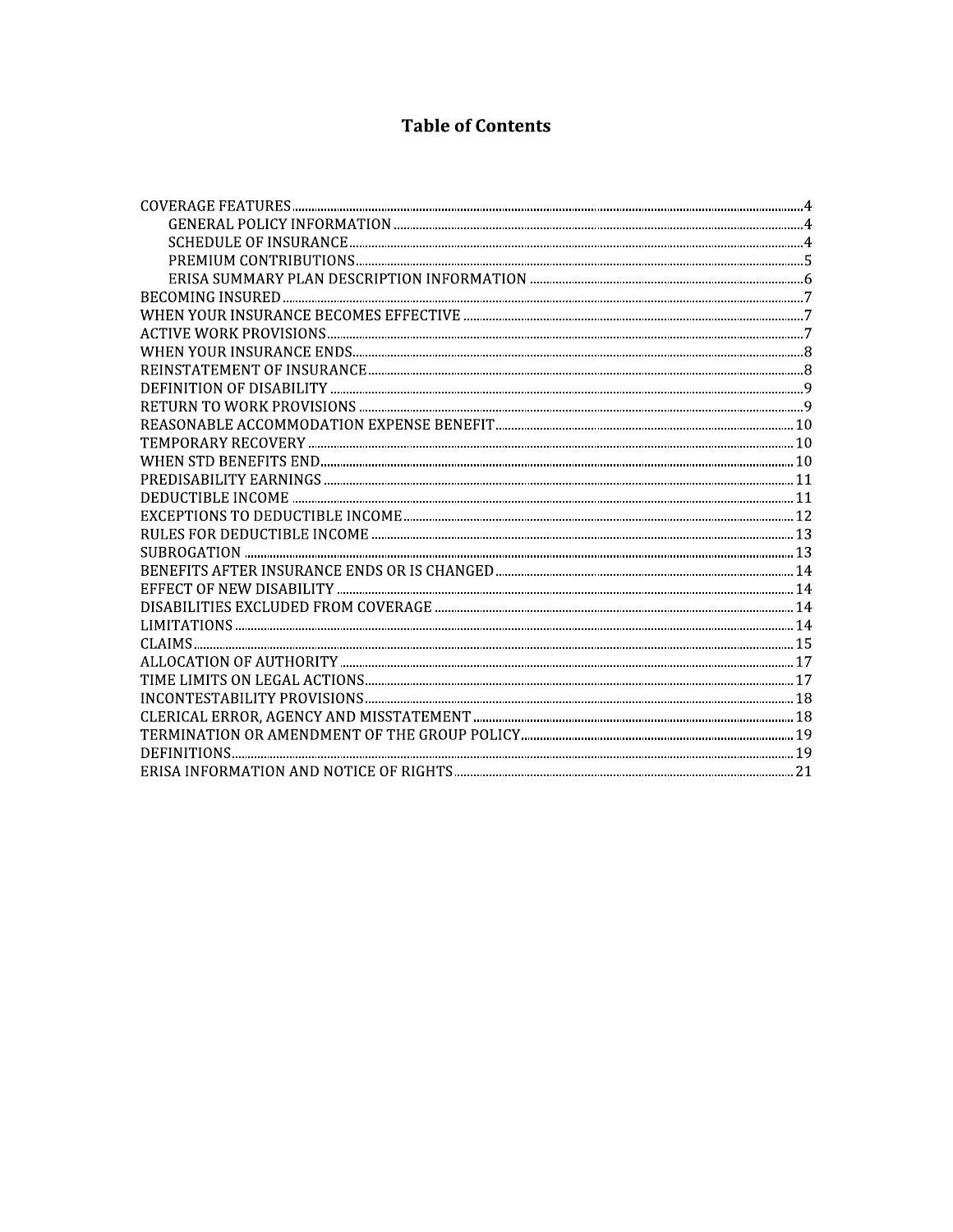# **Index of Defined Terms**

Active Work, Actively At Work, 8 Allowable Periods, 10

Benefit Waiting Period, 4, 5

Class Definition, 4 Contributory, 19

Deductible Income, 11 Disabled, 9 Donated Amounts, 12

Eligibility Waiting Period, 4 Employer, 19 Employer(s), 4 **Enrollment Period, 5** 

Group Policy, 19 Group Policy Effective Date, 4 Group Policy Number, 4

Hospital, 19

Injury, 19

Maximum Benefit Period, 5, 19 Maximum STD Benefit, 4 Member, 4, 7 Mental Disorder, 19 Minimum STD Benefit, 4

Noncontributory, 19

Physical Disease, 19 Physician, 19 Policyholder, 4 Predisability Earnings, 11 Pregnancy, 20 Prior Plan, 20 Proof Of Loss, 15

Reasonable Accommodation Expense Benefit, 10

Severance Pay, 12 STD Benefit, 4, 20

Temporary Recovery, 10

War, 14 Work Earnings, 9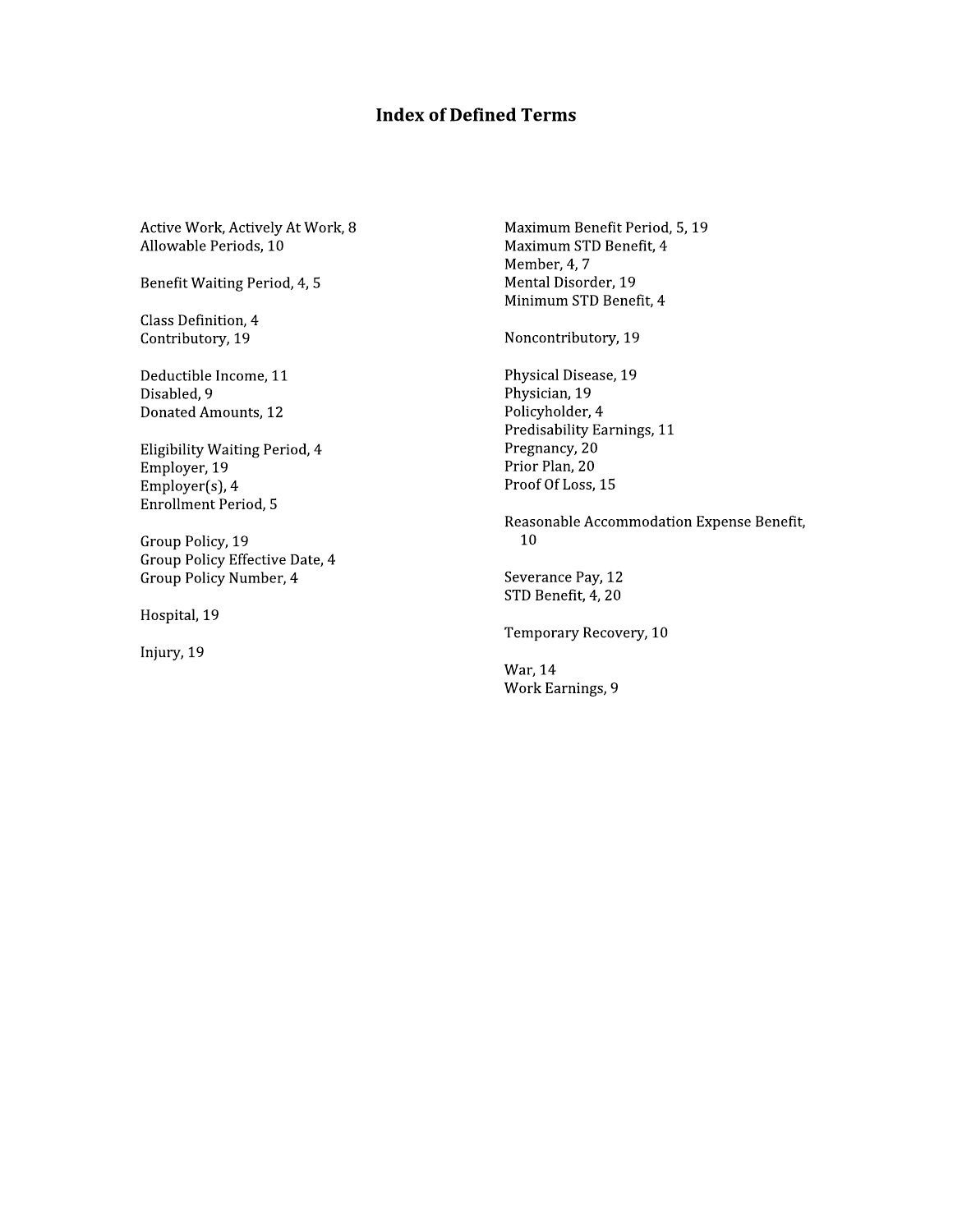#### **COVERAGE FEATURES**

This section contains many of the features of your short term disability (STD) insurance. Other provisions, including exclusions, limitations, and Deductible Income appear in other sections. Please refer to the text of each section for full details. The Table of Contents and the Index of Defined Terms help locate sections and definitions.

#### **GENERAL POLICY INFORMATION**

| 758416-B             |
|----------------------|
| Asante Health System |
| Asante Health System |
| January 1, 2020      |
| Oregon               |
|                      |

Member means:

- 1. A regular employee of the Employer, other than a flexible workforce status employee, or an employee who is a president/CEO, senior vice president or vice president;
- 2. Actively At Work at least 20 hours each week (for purposes of the Member definition, Actively At Work will include regularly scheduled days off, holidays, or vacation days, so long as the person is capable of Active Work on those days); and
- 3. A citizen or resident of the United States or Canada.

Member does not include a temporary or seasonal employee, a full-time member of the armed forces of any country, a leased employee, or an independent contractor.

**Class Definition: None** 

#### **SCHEDULE OF INSURANCE**

| <b>Eligibility Waiting Period:</b>                                                                         | You are eligible on the date you become a Member.                                         |  |  |
|------------------------------------------------------------------------------------------------------------|-------------------------------------------------------------------------------------------|--|--|
| Eligibility Waiting Period means the period you must be a Member before you become eligible for insurance. |                                                                                           |  |  |
| STD Benefit:                                                                                               | 60% of the first \$2,000 of your Predisability Earnings, reduced by<br>Deductible Income. |  |  |
| Maximum:                                                                                                   | \$1,200 before reduction by Deductible Income.                                            |  |  |
| Minimum:                                                                                                   | \$25                                                                                      |  |  |
| You may elect one of the following Options.                                                                |                                                                                           |  |  |
| <b>Benefit Waiting Period:</b>                                                                             |                                                                                           |  |  |
| You may elect one of the following:                                                                        |                                                                                           |  |  |
| Option 1: 7 days                                                                                           |                                                                                           |  |  |
| Option 2: 14 days                                                                                          |                                                                                           |  |  |
| Option 3: 30 days                                                                                          |                                                                                           |  |  |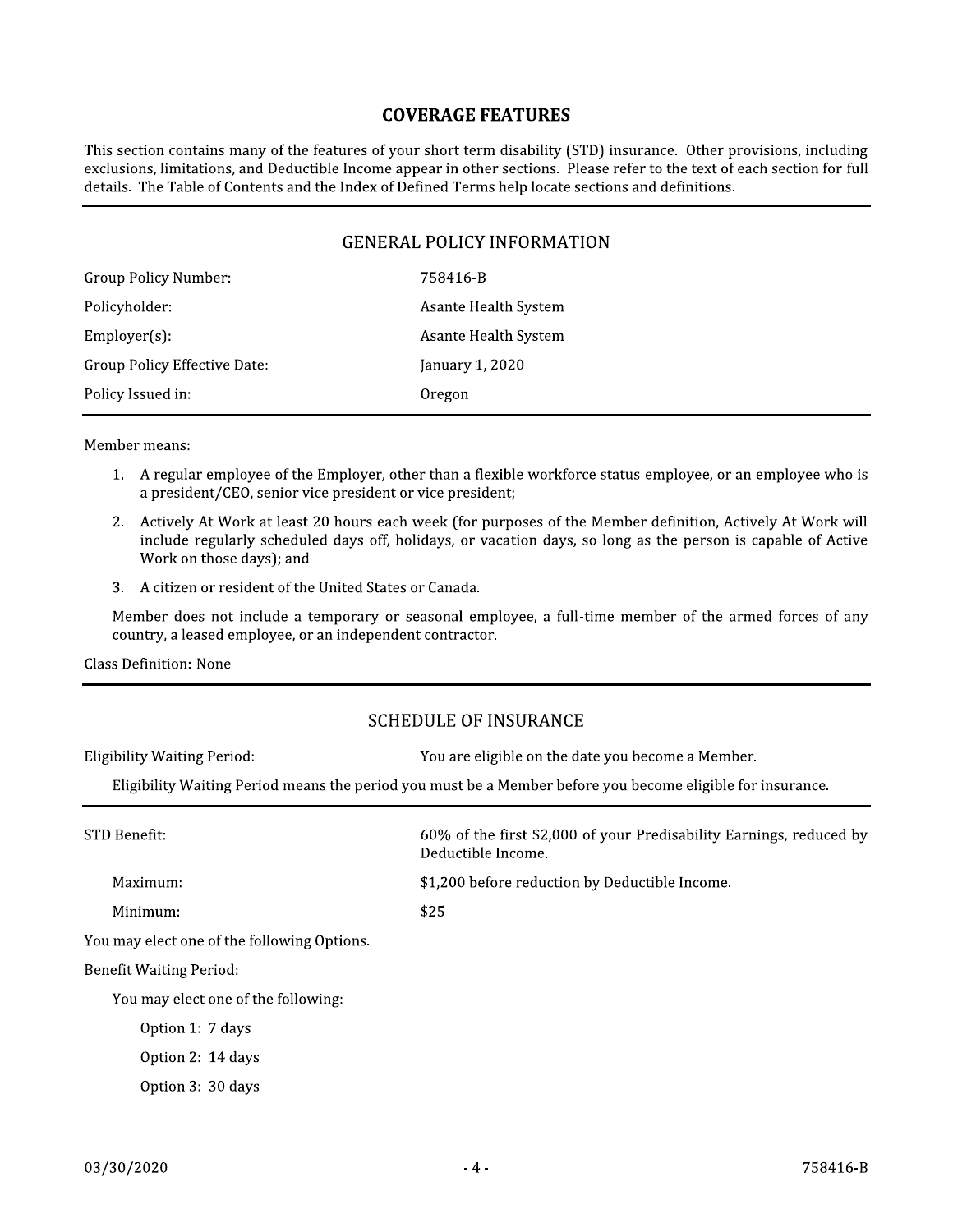**Extended Benefit Waiting Period:** 

If you do not apply for insurance during the Enrollment Period:

For Disability caused by accidental Injury:

Option 1: 7 days

Option 2: 14 days

Option 3: 30 days

For Disability caused by Physical Disease, Pregnancy or Mental Disorder:

60 days. The Extended Benefit Waiting Period applies only for the 12-month period beginning on the date your insurance becomes effective. Thereafter for any period of continuous coverage only the Benefit Waiting Period will apply. See When Your Insurance Becomes Effective and Reinstatement Of Insurance.

If you elect a shorter Benefit Waiting Period after you become insured:

For Disability caused by accidental Injury: Option 1: 7 days Option 2: 14 days Option 3: 30 days For Disability caused by Physical Disease, Pregnancy or Mental Disorder: Equals the Benefit Waiting Period under the Option for which you were insured prior to the change if you become Disabled during the 12-month period beginning on the date you become insured under the Option with a shorter Benefit Waiting Period. If you did not apply for insurance during the Enrollment Period, and your original elected Option plus the shorter elected Option was not in effect for 12-months as of the date of your Disability, the 60-day Extended Benefit Waiting Period will apply Thereafter for any period of continuous coverage only the Benefit Waiting Period will apply. Enrollment Period for Contributory insurance: The 31-day period beginning on the date you become eligible. Maximum Benefit Period: 180 days. However, STD Benefits will end on the date long term disability benefits become payable to you under a group plan provided by your Employer, even if that occurs before the end of the Maximum Benefit Period.

If you are Disabled for less than one full week, we will pay one-seventh of the STD Benefit for each day of Disability.

#### PREMIUM CONTRIBUTIONS

Insurance is:

Contributory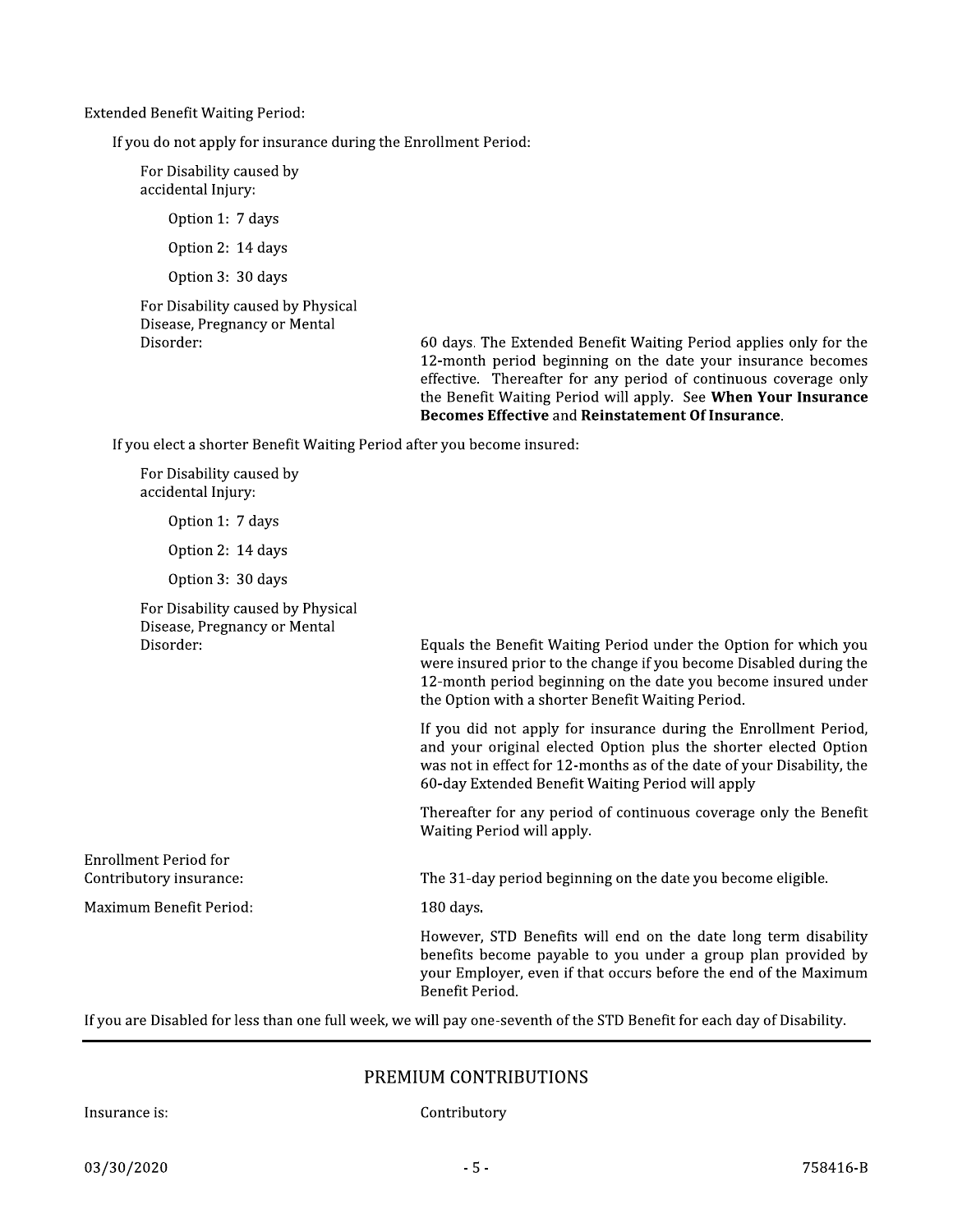# ERISA SUMMARY PLAN DESCRIPTION INFORMATION

Short Term Disability Insurance

| Name, Address of Plan Sponsor:                                                                                                           | Asante Health System<br>2650 Siskiyou Blvd<br>Medford OR 97504                 |
|------------------------------------------------------------------------------------------------------------------------------------------|--------------------------------------------------------------------------------|
| Plan Sponsor Tax ID Number:                                                                                                              | 93-0223960                                                                     |
| Plan Number:                                                                                                                             | 510                                                                            |
| Type of Plan:                                                                                                                            | Group Insurance Plan                                                           |
| Type of Administration:                                                                                                                  | Contract Administration                                                        |
| Name, Address, Phone<br>Number of Plan Administrator:                                                                                    | Robert Beggs<br>Asante Health System<br>2650 Siskiyou Blvd<br>Medford OR 97504 |
| If Legal Process Involves Claims<br>For Benefits Under The Group<br>Policy, Additional Notification of<br>Legal Process Must Be Sent To: | Standard Insurance Company<br>1100 SW 6th Ave<br>Portland OR 97204-1093        |
| Sources of Contributions:                                                                                                                | Member                                                                         |
| <b>Funding Medium:</b>                                                                                                                   | Standard Insurance Company - Fully Insured                                     |
| Plan Fiscal Year End:                                                                                                                    | December 31                                                                    |

Name of Plan: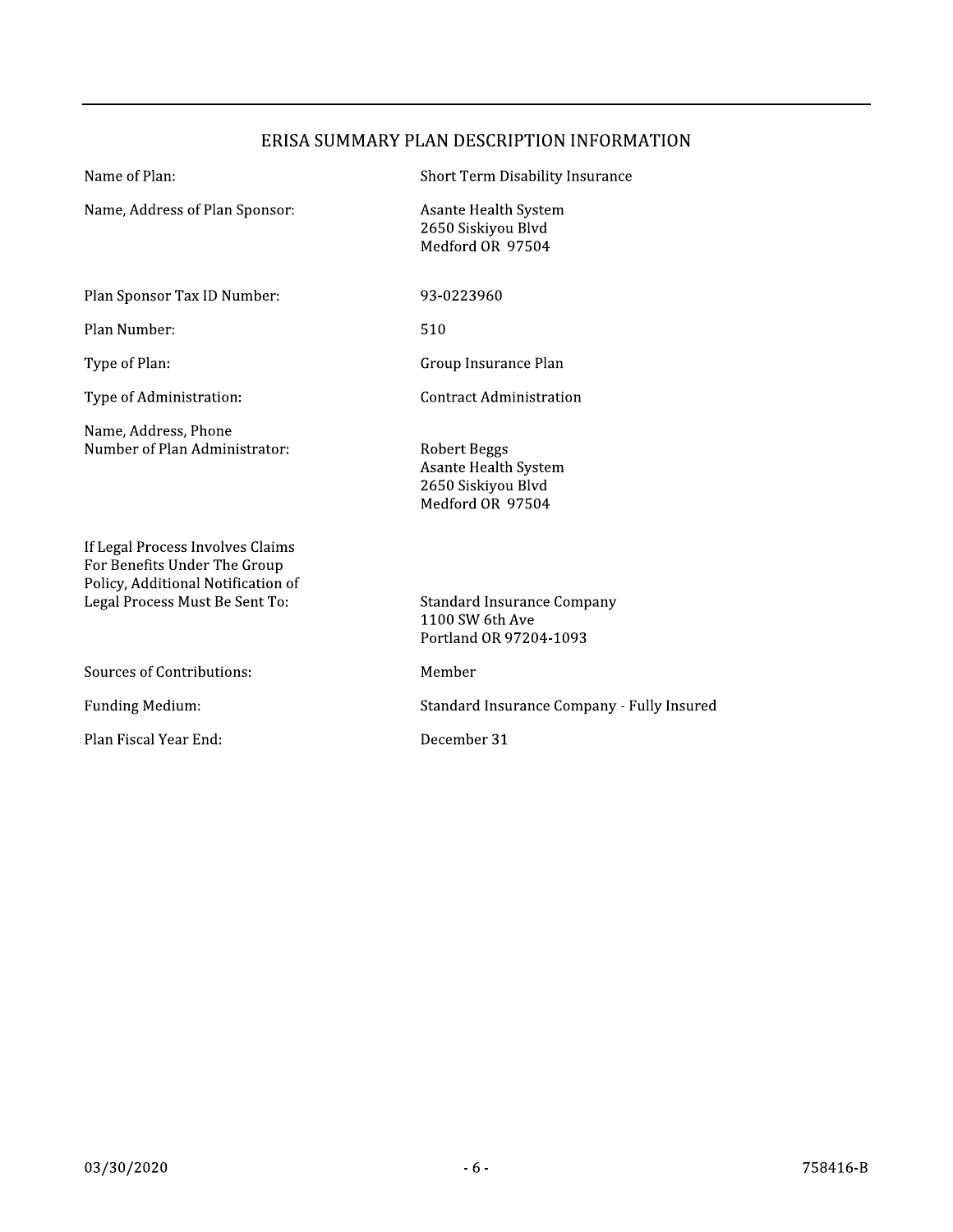#### **BECOMING INSURED**

To become insured you must be a Member, complete your Eligibility Waiting Period, and meet the requirements in **Active Work Provisions and When Your Insurance Becomes Effective.** 

You are a Member if you are:

- 1. A regular employee of the Employer, other than a flexible workforce status employee, or an employee who is a president/CEO, senior vice president or vice president;
- 2. Actively At Work at least 20 hours each week (for purposes of the Member definition, Actively At Work will include regularly scheduled days off, holidays, or vacation days, so long as you are capable of Active Work on those days); and
- 3. A citizen or resident of the United States or Canada.

You are not a Member if you are a temporary or seasonal employee, a full-time member of the armed forces of any country, a leased employee, or an independent contractor.

Eligibility Waiting Period means the period you must be a Member before you become eligible for insurance. Your Eligibility Waiting Period is shown in the Coverage Features.

(VAR MBR DEF) ST.BI.OT.1

#### WHEN YOUR INSURANCE BECOMES EFFECTIVE

#### A. When Insurance Becomes Effective

Subject to the **Active Work Provisions**, your insurance becomes effective as follows:

The Coverage Features states whether insurance is Contributory or Noncontributory.

a. Noncontributory Insurance

Noncontributory insurance becomes effective on the date you become eligible.

b. Contributory Insurance

You must apply in writing for Contributory insurance and agree to pay premiums. Contributory insurance becomes effective on:

- The date you become eligible if you apply on or before that date; or i.
- ii. The date you apply if you apply after the date you become eligible. Note: If you do not apply during the Enrollment Period, then an Extended Benefit Waiting Period will apply. The Enrollment Period and Benefit Waiting Periods are shown in Coverage Features.
- **B.** Takeover Provisions
	- 1. If you were insured under the Prior Plan on the day before the effective date of your Employer's coverage under the Group Policy, your Eligibility Waiting Period is waived on the effective date of your Employer's coverage under the Group Policy.
	- 2. An Extended Benefit Waiting Period will apply if you were eligible for insurance under the Prior Plan for more than 31 days but were not insured. The applicable Benefit Waiting Periods are shown in Coverage Features.

(EBWP\_WITH 60 DAY PD) ST.EF.OT.3

#### **ACTIVE WORK PROVISIONS**

A. Active Work Requirement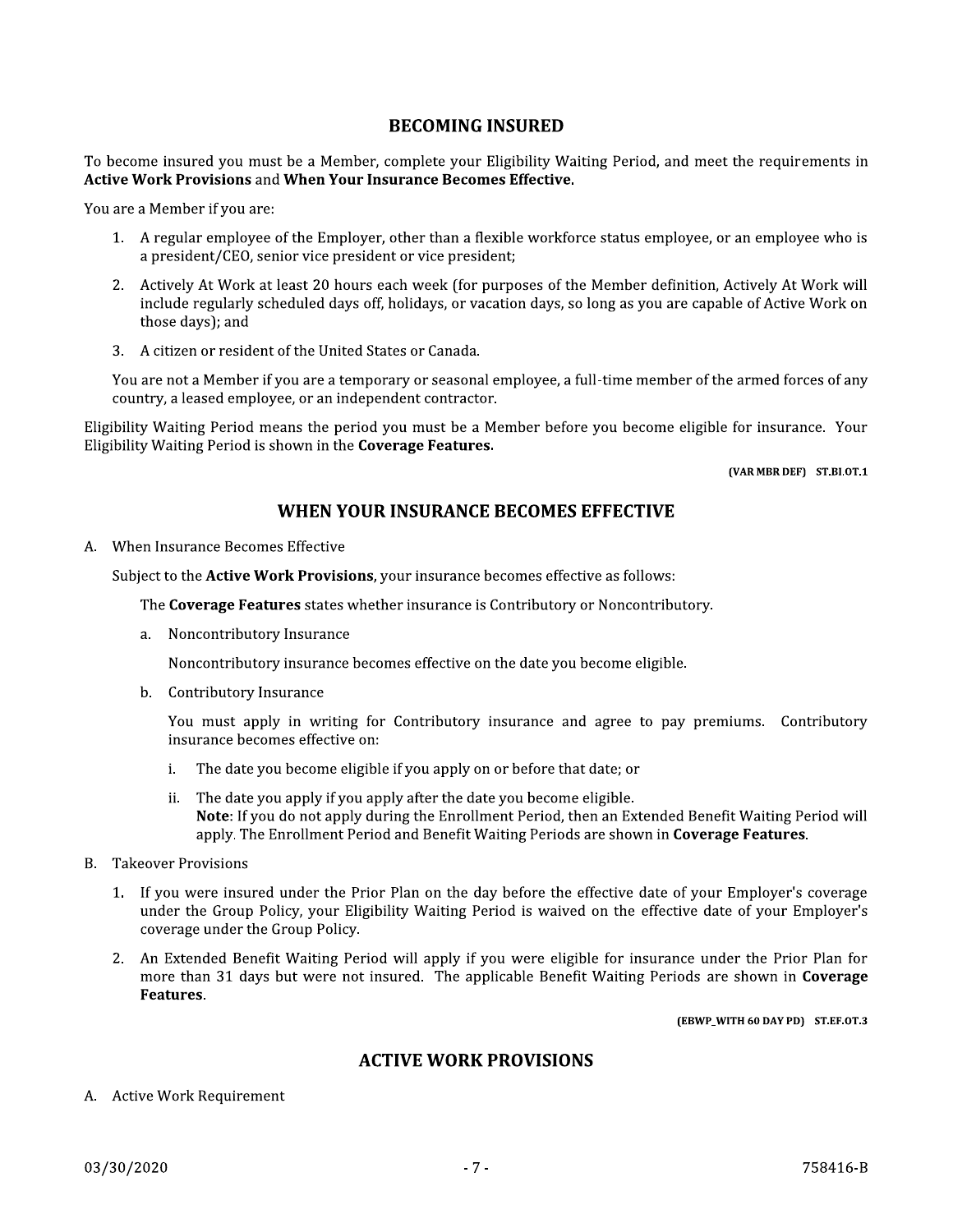You must be capable of Active Work on the day before the scheduled effective date of your insurance or your insurance will not become effective as scheduled. If you are incapable of Active Work because of Physical Disease, Injury, Pregnancy or Mental Disorder on the day before the scheduled effective date of your insurance, your insurance will not become effective until the day after you complete one full day of Active Work as an eligible Member.

Active Work and Actively At Work mean performing with reasonable continuity the Material Duties of your Own Occupation at your Employer's usual place of business.

**B.** Changes In Insurance

This Active Work requirement also applies to any increase in your insurance.

ST.AW.OT.1

## **WHEN YOUR INSURANCE ENDS**

Your insurance ends automatically on the earliest of:

- 1. The date the last period ends for which a premium contribution was made for your insurance.
- 2. The date the Group Policy terminates.
- The last day of the calendar month in which your employment terminates. 3.
- The last day of the calendar month in which you cease to be a Member. However, your insurance will be continued  $4.$ during the following periods when you are absent from Active Work, unless it ends under any of the above.
	- During the first 90 days of a temporary or indefinite administrative or involuntary leave of absence or sick a. leave, provided your Employer is paying you at least the same Predisability Earnings paid to you immediately before you ceased to be a Member. A period when you are absent from Active Work as part of a severance or other employment termination agreement is not a leave of absence, even if you are receiving the same Predisability Earnings.
	- b. During a leave of absence if continuation of your insurance under the Group Policy is required by a statemandated family or medical leave act or law.
	- c. During any other temporary leave of absence approved by your Employer in advance and in writing and scheduled to last 30 days or less. A period of Disability is not a leave of absence.
	- d. During the Benefit Waiting Period and while STD Benefits are payable.

#### ST.EN.OT.1X

#### **REINSTATEMENT OF INSURANCE**

If your insurance ends, you may become insured again as a new Member. However, the following will apply:

- 1. If you cease to be a Member because of a Disability that is not covered solely because of the exclusion for work related Disabilities, your insurance will end. However, if you become a Member again immediately after workers' compensation temporary benefits end, the Eligibility Waiting Period will be waived.
- 2. If your insurance ends because you cease to be a Member for any reason other than item 1 above, and if you become a Member again within 90 days, the Eligibility Waiting Period will be waived.
- 3. If your insurance ends because you fail to make a required premium contribution, the Eligibility Waiting Period will be waived and until you have been insured for 12 consecutive months an Extended Benefit Waiting Period will apply. The applicable Benefit Waiting Periods are shown in Coverage Features.
- 4. If your insurance ends because you are on a federal or state-mandated family or medical leave of absence, and you become a Member again immediately following the period allowed, your insurance will be reinstated pursuant to the federal or state-mandated family or medical leave act or law.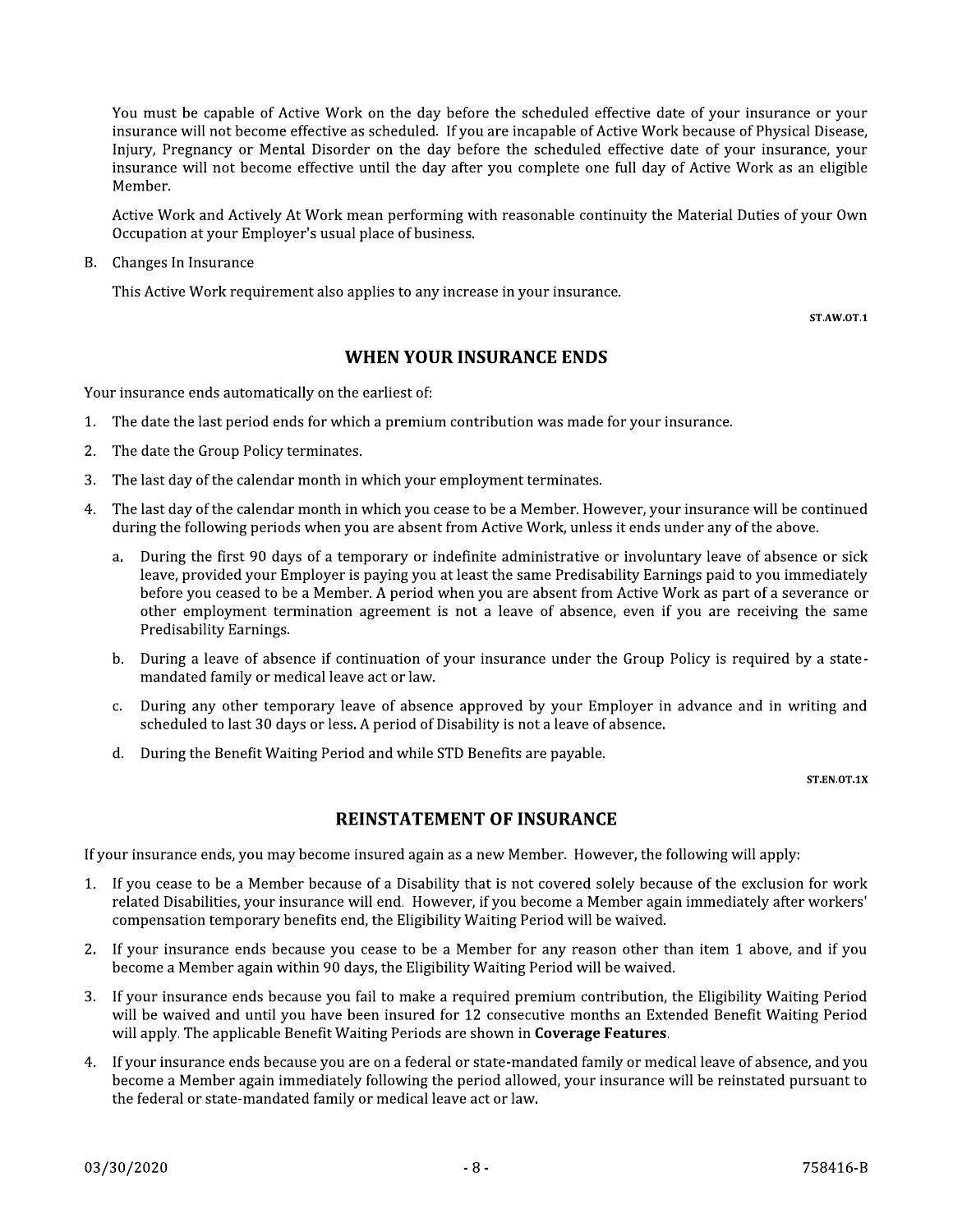5. In no event will insurance be retroactive.

#### **DEFINITION OF DISABILITY**

You are Disabled if you meet the following Own Occupation definition of Disability:

You are required to be Disabled only from your Own Occupation. You are Disabled from your Own Occupation if, as a result of Physical Disease, Injury, Pregnancy or Mental Disorder:

- 1. You are unable to perform with reasonable continuity the Material Duties of your Own Occupation; and
- 2. You suffer a loss of at least 20% in your Predisability Earnings when working in your Own Occupation for vour Emplover.

You may work in another occupation while you meet the Own Occupation definition of Disability. However, you will no longer be Disabled when your Work Earnings from another occupation exceed 80% of your Predisability Earnings.

Your Work Earnings may be Deductible Income. See Return To Work Provisions and Deductible Income.

Own Occupation means the job you are ordinarily performing for your Employer when Disability begins.

Material Duties means the usual duties you perform in your usual job with your Employer, that cannot be reasonably modified or omitted. In no event will we consider working more than 8 hours per day or an average of more than 40 hours per week to be a Material Duty.

(OWN JOB DEF WITH 40 WITH PARTL) ST.DD.OR.2

#### **RETURN TO WORK PROVISIONS**

A. Return To Work Responsibility

No STD Benefits will be paid for any period of Disability when you are able to work in your Own Occupation and able to earn at least 20% of your Predisability Earnings, but you elect not to work.

B. Return To Work Incentive

You may serve your Benefit Waiting Period while working if you meet the Own Occupation definition of Disability.

You are eligible for the Return To Work Incentive on the first day you work after the Benefit Waiting Period if STD Benefits are payable on that date.

Your Work Earnings will be Deductible Income as determined in 1., 2, and 3.

- 1. Determine the amount of your STD Benefit as if there were no Deductible Income, and add your Work Earnings to that amount.
- 2. Determine 100% of your Predisability Earnings.
- 3. If 1. is greater than 2., the difference will be Deductible Income.
- C. Work Earnings Definition

Work Earnings means your gross weekly earnings from work you perform while Disabled, plus the earnings you could receive if you worked as much as you are able to, considering your Disability, in work that is reasonably available in your Own Occupation. Work Earnings includes sick pay, vacation pay, annual or personal leave pay or other salary continuation earned or accrued while working.

Earnings from work you perform will be included in Work Earnings when you have the right to receive them. If you are paid in a lump sum or on a basis other than weekly, we will prorate your Work Earnings over the period of time to which they apply. If no period of time is stated, we will use a reasonable one.

In determining your Work Earnings we: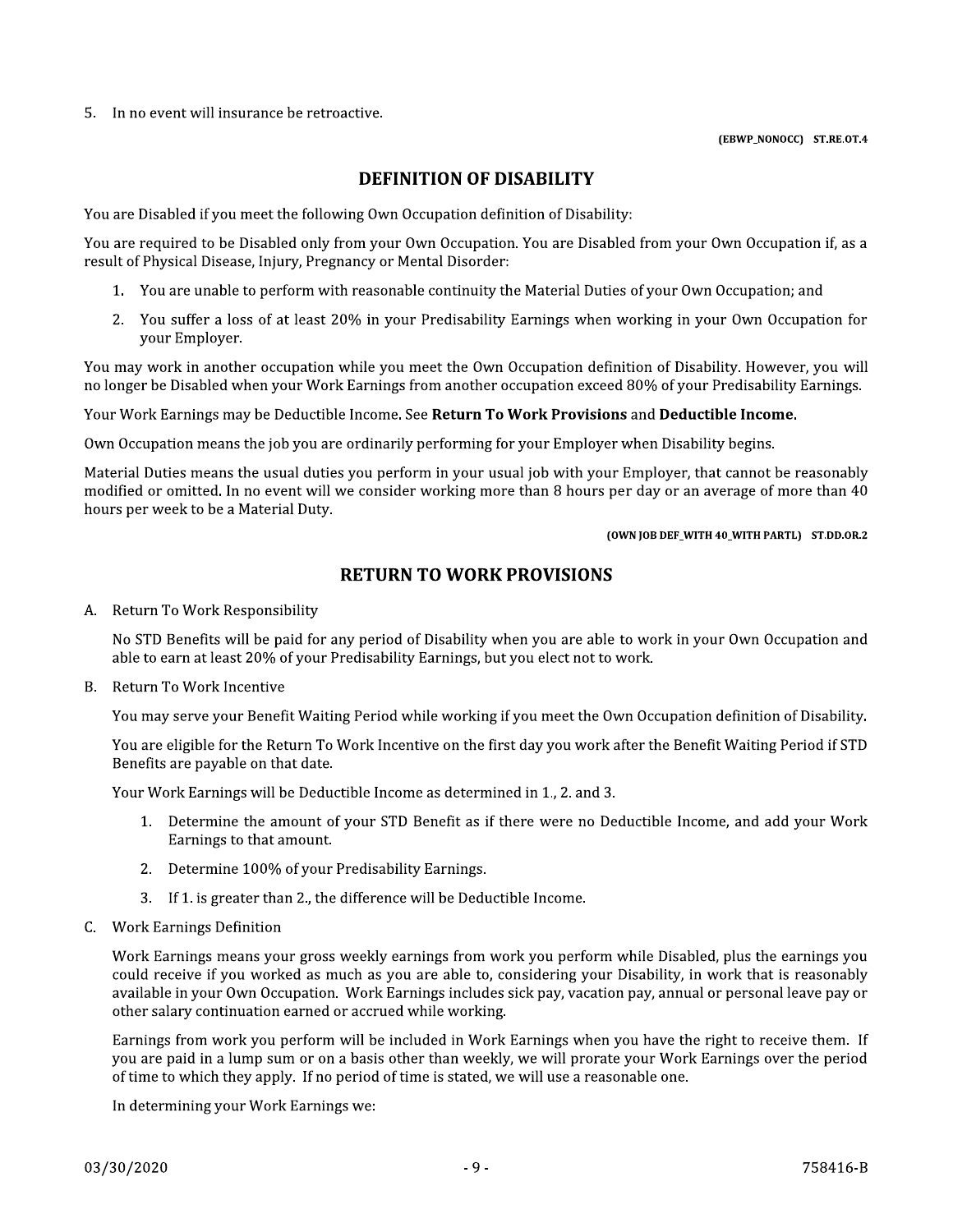- 1. Will use the financial accounting method you use for income tax purposes, if you use that method on a consistent basis.
- 2. Will not be limited to the taxable income you report to the Internal Revenue Service.
- 3. May ignore expenses under section 179 of the IRC as a deduction from your gross earnings.
- 4. May ignore depreciation as a deduction from your gross earnings.
- 5. May adjust the financial information you give us in order to clearly reflect your Work Earnings.

If we determine that your earnings vary substantially from week to week, we may determine your Work Earnings by averaging your earnings over the most recent four-week period. You will no longer be Disabled when your average Work Earnings over the last four weeks exceed 80% of your Predisability Earnings.

(RTW RESP) ST.RW.OT.2

## **REASONABLE ACCOMMODATION EXPENSE BENEFIT**

If you return to work in any occupation for any employer, not including self-employment, as a result of a reasonable accommodation made by such employer, we will pay that employer a Reasonable Accommodation Expense Benefit in an amount agreed to by us, but not to exceed the expenses incurred.

The Reasonable Accommodation Expense Benefit is payable only if the reasonable accommodation is approved by us in writing prior to its implementation.

**ST.RA.OT.1** 

## **TEMPORARY RECOVERY**

You may temporarily recover from your Disability during the Maximum Benefit Period, and then become Disabled again from the same cause or causes, without having to serve a new Benefit Waiting Period. Temporary Recovery means you cease to be Disabled for no longer than the applicable allowable period. See **Definition Of Disability**.

A. Allowable Period

The allowable period of recovery during the Maximum Benefit Period is: a total of 90 days of recovery.

B. Effect Of Temporary Recovery

If your Temporary Recovery does not exceed the Allowable Period, the following will apply.

- 1. The Predisability Earnings used to determine your STD Benefit will not change.
- 2. The period of Temporary Recovery will not count toward your Maximum Benefit Period.
- 3. No STD Benefits will be payable for the period of Temporary Recovery.
- 4. No STD Benefits will be payable after benefits become payable to you under any other disability insurance plan under which you become insured during your period of recovery.
- 5. Except as stated above, the provisions of the Group Policy will be applied as if there had been no interruption of your Disability.

**ST.TR.OT.2** 

#### **WHEN STD BENEFITS END**

Your STD Benefits end automatically on the earliest of:

- 1. The date you are no longer Disabled.
- The date your Maximum Benefit Period ends.  $2<sup>1</sup>$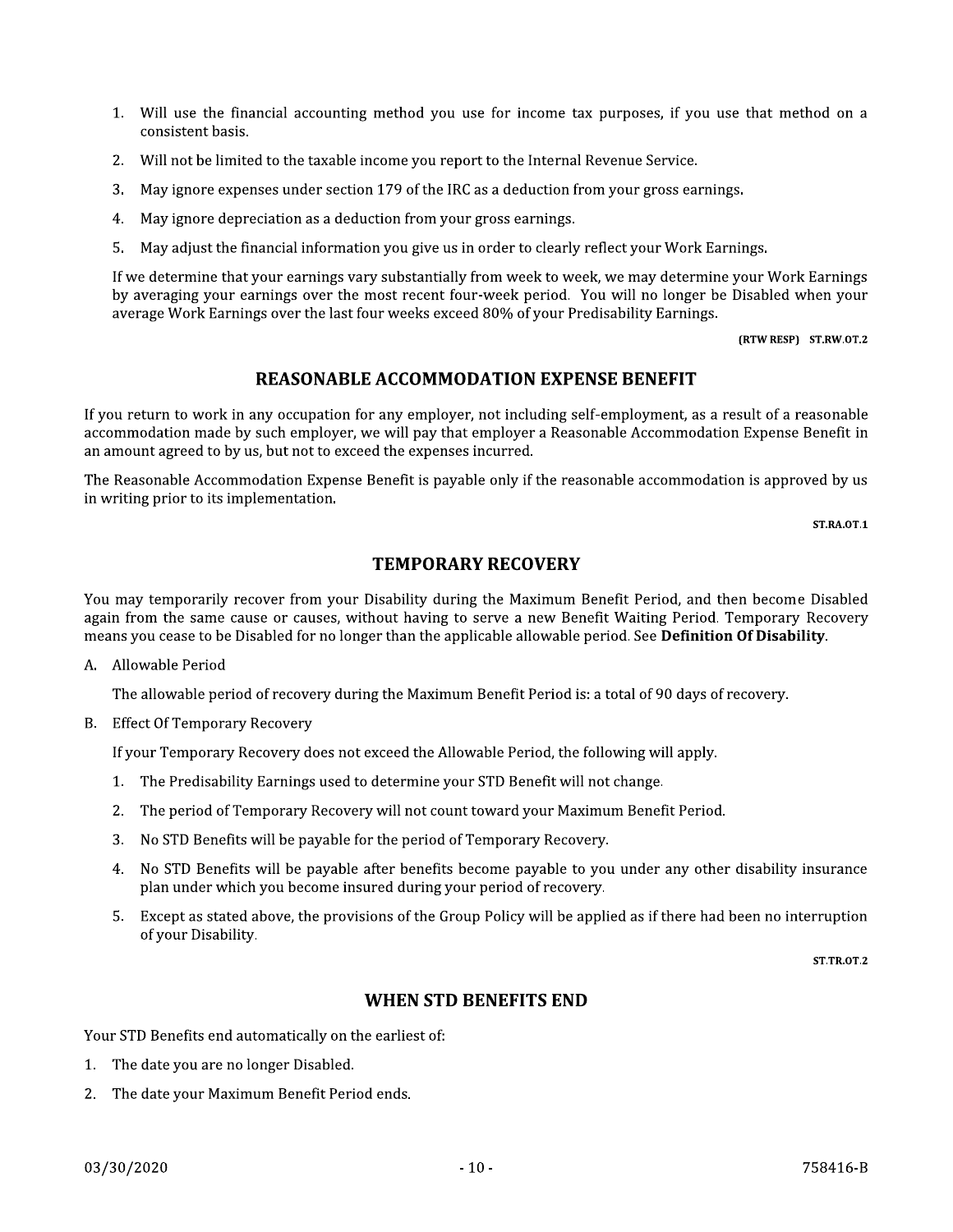- 3. The date you die.
- The date long term disability benefits become payable to you under a group long term disability policy, even if  $\overline{4}$ that occurs before the end of the Maximum Benefit Period.
- The date benefits become payable to you under any other disability insurance plan under which you become  $5.$ insured through employment during a period of Temporary Recovery.
- The date you fail to provide proof of continued Disability and entitlement to STD Benefits. 6.

(REV LTD LIM) ST.BE.OT.3

#### **PREDISABILITY EARNINGS**

Your Predisability Earnings will be based on your earnings in effect on your last full day of Active Work. Any subsequent change in your earnings will not affect your Predisability Earnings.

Predisability Earnings means your weekly rate of earnings from your Employer, including:

- 1. Contributions you make through a salary reduction agreement with your Employer to:
	- a. An Internal Revenue Code (IRC) Section  $401(k)$ ,  $403(b)$ ,  $408(k)$ ,  $408(p)$ , or  $457$  deferred compensation arrangement; or
	- b. An executive nonqualified deferred compensation arrangement.
- 2. Shift differential pay.
- 3. Amounts contributed to your fringe benefits according to a salary reduction agreement under an IRC Section 125 plan.

Predisability Earnings does not include:

- 1. Bonuses.
- 2. Commissions.
- 3. Overtime pay.
- 4. Stock options or stock bonuses.
- 5. Your Employer's contributions on your behalf to any deferred compensation arrangement or pension plan.
- 6. Any other extra compensation.

If you are paid on an annual contract basis, your weekly rate of earnings is one fifty-second (1/52nd) of your annual contract salary.

If you are paid hourly, your weekly rate of earnings is based on your hourly pay rate multiplied by the number of hours you are regularly scheduled to work per week, but not more than 40 hours. If you do not have regular work hours, your weekly rate of earnings is based on the average number of hours you worked per week during the preceding 52 weeks (or during your period of employment if less than 52 weeks), but not more than 40 hours.

(REG NO COM\_NO STOCK) ST.PD.OT.1

#### **DEDUCTIBLE INCOME**

Subject to Exceptions To Deductible Income, Deductible Income means:

- 1. Sick pay, annual or personal leave pay, Severance Pay, or other salary continuation, including Donated Amounts, (but not vacation pay) paid to you by your Employer, if it exceeds the amount found in a., b., and c.
	- Determine the amount of your STD Benefit as if there were no Deductible Income, and add your sick pay or  $a_{\cdot}$ other salary continuation to that amount.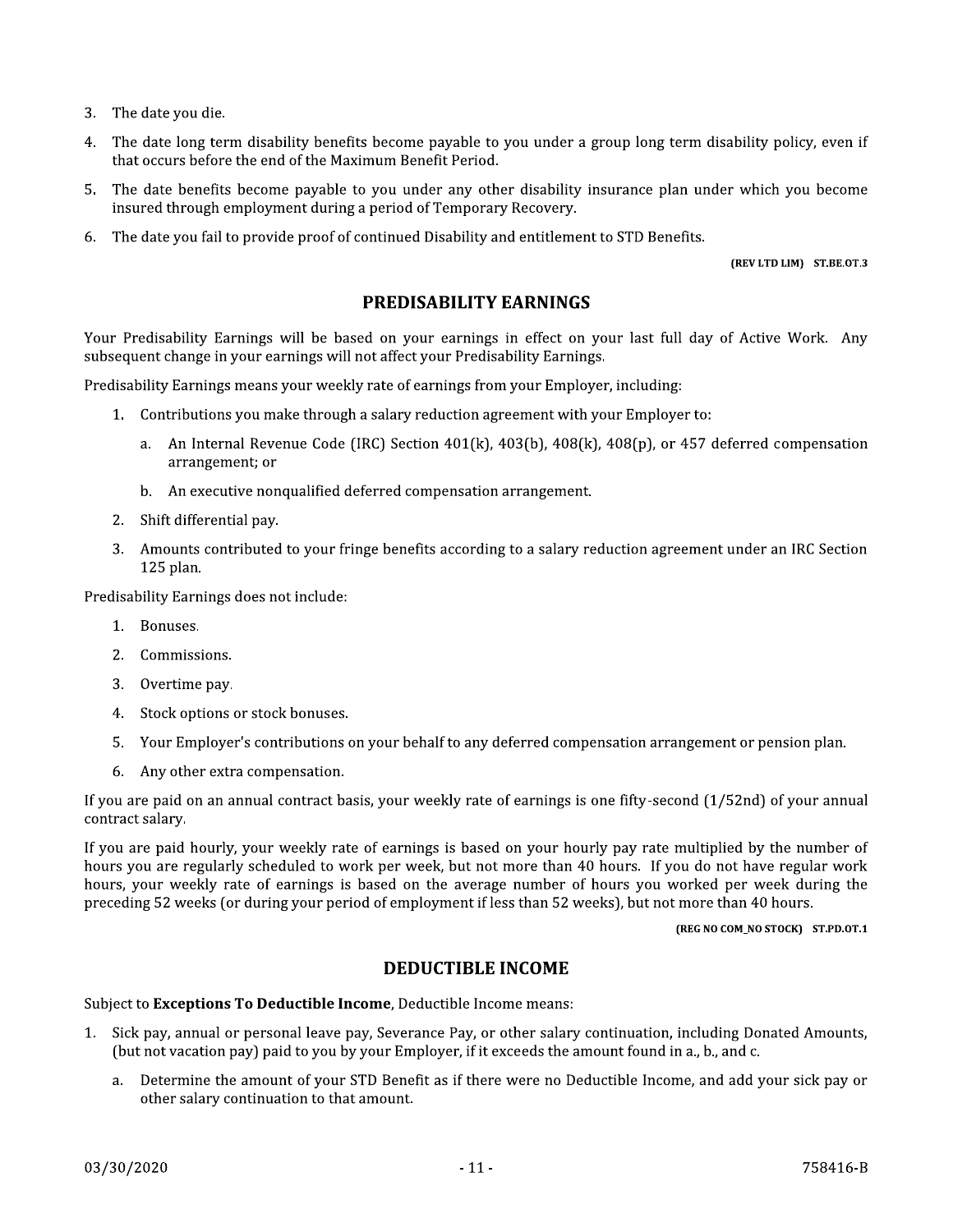- b. Determine 100% of your Predisability Earnings.
- If a. is greater than b., the difference will be Deductible Income.  $\mathbf{C}$

Severance Pay means salary continuation paid to you after termination of your employment pursuant to your Employer's formal or informal severance pay plan.

Donated Amounts means sick pay, annual or personal leave pay, or other salary continuation donated to you by other employees through your Employer's formal or informal donation program.

- 2. Your Work Earnings, as described in the Return To Work Provisions.
- 3. Any amount you receive or are eligible to receive because of your disability under a state disability income benefit law or similar law.
- 4. Any amount you receive or are eligible to receive because of your disability under another group insurance coverage.
- 5. Any disability or retirement benefits you receive under your Employer's retirement plan.
- 6. Any earnings or compensation included in Predisability Earnings which you receive or are eligible to receive while STD Benefits are payable.
- 7. Any amount you receive or are eligible to receive under any unemployment compensation law or similar act or law.
- 8. Any amount you receive or are eligible to receive from or on behalf of a third party because of your disability, whether by judgment, settlement or other method. If you notify us before filing suit or settling your claim against such third party, the amount used as Deductible Income will be reduced by a pro rata share of your costs of recovery, including reasonable attorney fees.
- 9. Any amount you receive by compromise, settlement, or other method as a result of a claim for any of the above, whether disputed or undisputed.

(PRIV\_NONOCC\_WITH RTW\_100% SL\_NO OTHR OFFST\_WITH 3RD) ST.DI.OR.1

#### **EXCEPTIONS TO DEDUCTIBLE INCOME**

Deductible Income does not include:

- 1. Any cost of living increase in any Deductible Income other than Work Earnings, if the increase becomes effective while you are Disabled and while you are eligible for the Deductible Income.
- $2.$ Reimbursement for hospital, medical, or surgical expense.
- $3.$ Reasonable attorneys fees incurred in connection with a claim for Deductible Income.
- Benefits from any individual disability insurance policy. 4.
- $5.$ Group credit or mortgage disability insurance benefits.
- 6. Accelerated death benefits paid under a life insurance policy.
- 7. Benefits from the following:
	- a. Profit sharing plan.
	- b. Thrift or savings plan.
	- c. Deferred compensation plan.
	- d. Plan under IRC Section  $401(k)$ ,  $408(k)$ ,  $408(p)$ , or  $457$ .
	- e. Individual Retirement Account (IRA).
	- $f_{\cdot}$ Tax Sheltered Annuity (TSA) under IRC Section 403(b).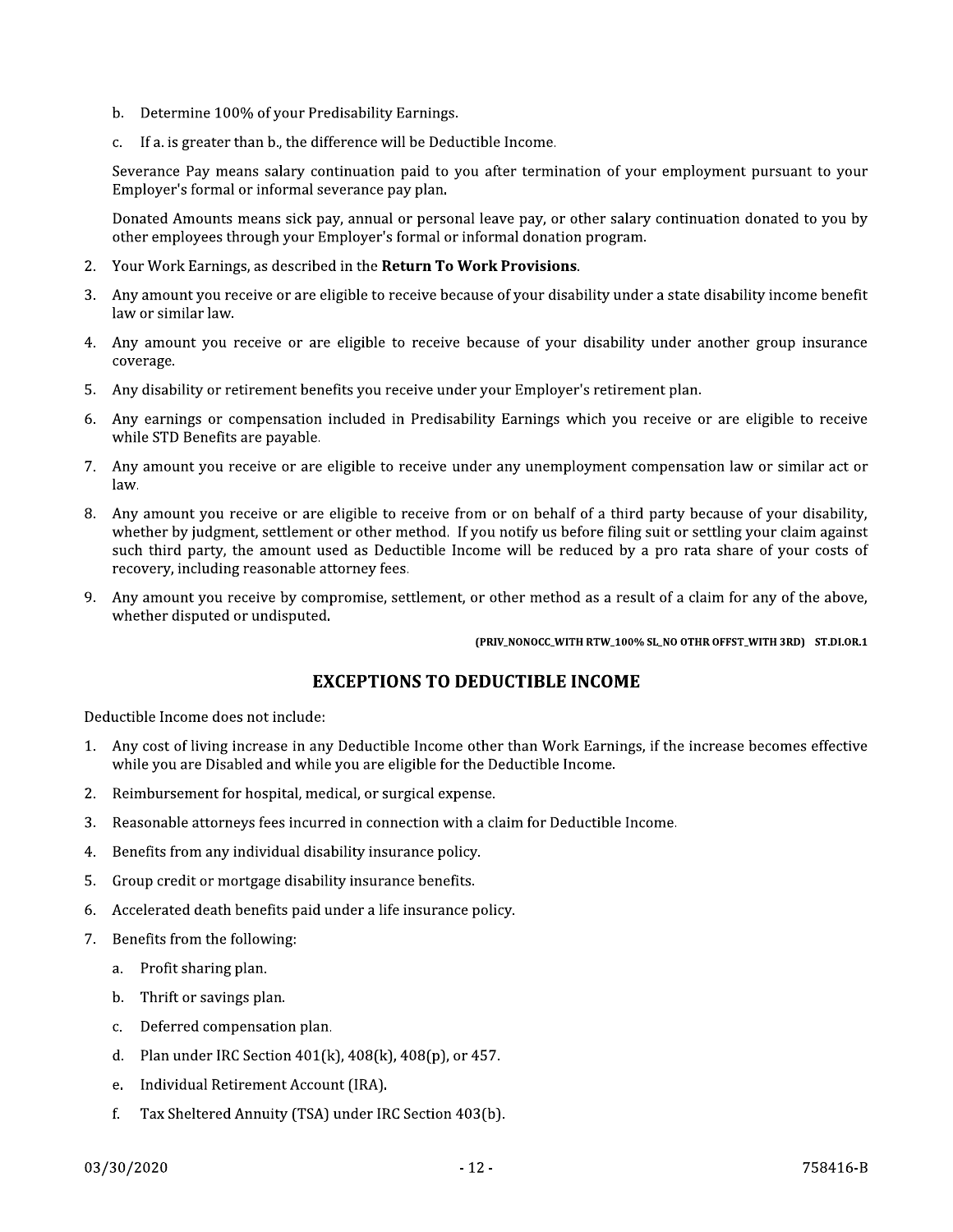- Stock ownership plan. g.
- h. Keogh (HR-10) plan.
- The following amounts under your Employer's retirement plan: 8.
	- a. A lump sum distribution of your entire interest in the plan.
	- b. Any amount which is attributable to your contributions to the plan.
	- Any amount you could have received upon termination of employment without being disabled or retired.  $C_{\alpha}$

(PRIV\_NO OTHR OFFST) ST.ED.OT.1

#### **RULES FOR DEDUCTIBLE INCOME**

#### A. Weekly Equivalents

Each week we will determine your STD Benefit using the Deductible Income for the same weekly period, even if you actually receive the Deductible Income in another week.

If you are paid Deductible Income in a lump sum or by a method other than weekly, we will determine your STD Benefit using a prorated amount. We will use the period of time to which the Deductible Income applies. If no period of time is stated, we will use a reasonable one.

B. Your Duty To Pursue Deductible Income

You must pursue Deductible Income for which you may be eligible. We may ask for written documentation of your pursuit of Deductible Income. You must provide it within 60 days after we mail you our request. Otherwise, we may reduce your STD Benefits by the amount we estimate you would be eligible to receive upon proper pursuit of the Deductible Income.

C. Pending Deductible Income

We will not deduct pending Deductible Income until it becomes payable. You must notify us of the amount of the Deductible Income when it is approved. You must repay us for the resulting overpayment of your claim.

D. Overpayment Of Claim

We will notify you of the amount of any overpayment of your claim under any group disability insurance policy issued by us. You must immediately repay us. You will not receive any STD Benefits until we have been repaid in full. In the meantime, any STD Benefits paid, including the Minimum STD Benefit, will be applied to reduce the amount of the overpayment. We may charge you interest at the legal rate for any overpayment which is not repaid within 30 days after we first mail you notice of the amount of the overpayment.

**ST.RU.OT.1** 

#### **SUBROGATION**

If STD Benefits are paid or payable to you under the Group Policy as the result of any act or omission of a third party, we will be subrogated to all rights of recovery you may have in respect to such act or omission. You must execute and deliver to us such instruments and papers as may be required and do whatever else is needed to secure such rights. You must avoid doing anything that would prejudice our rights of subrogation.

If you notify us before filing suit or settling your claim against such third party, the amount to which we are subrogated will be reduced by a pro rata share of your costs of recovery, including reasonable attorney fees. If suit or action is filed, we may record a notice of payments of STD Benefits, and such notice shall constitute a lien on any judgment recovered.

If you or your legal representative fail to bring suit or action promptly against such third party, we may institute such suit or action in our name or in your name. We are entitled to retain from any judgment recovered the amount of STD Benefits paid or to be paid to you or on your behalf, together with our costs of recovery, including attorney fees. The remainder of such recovery, if any, shall be paid to you or as the court may direct.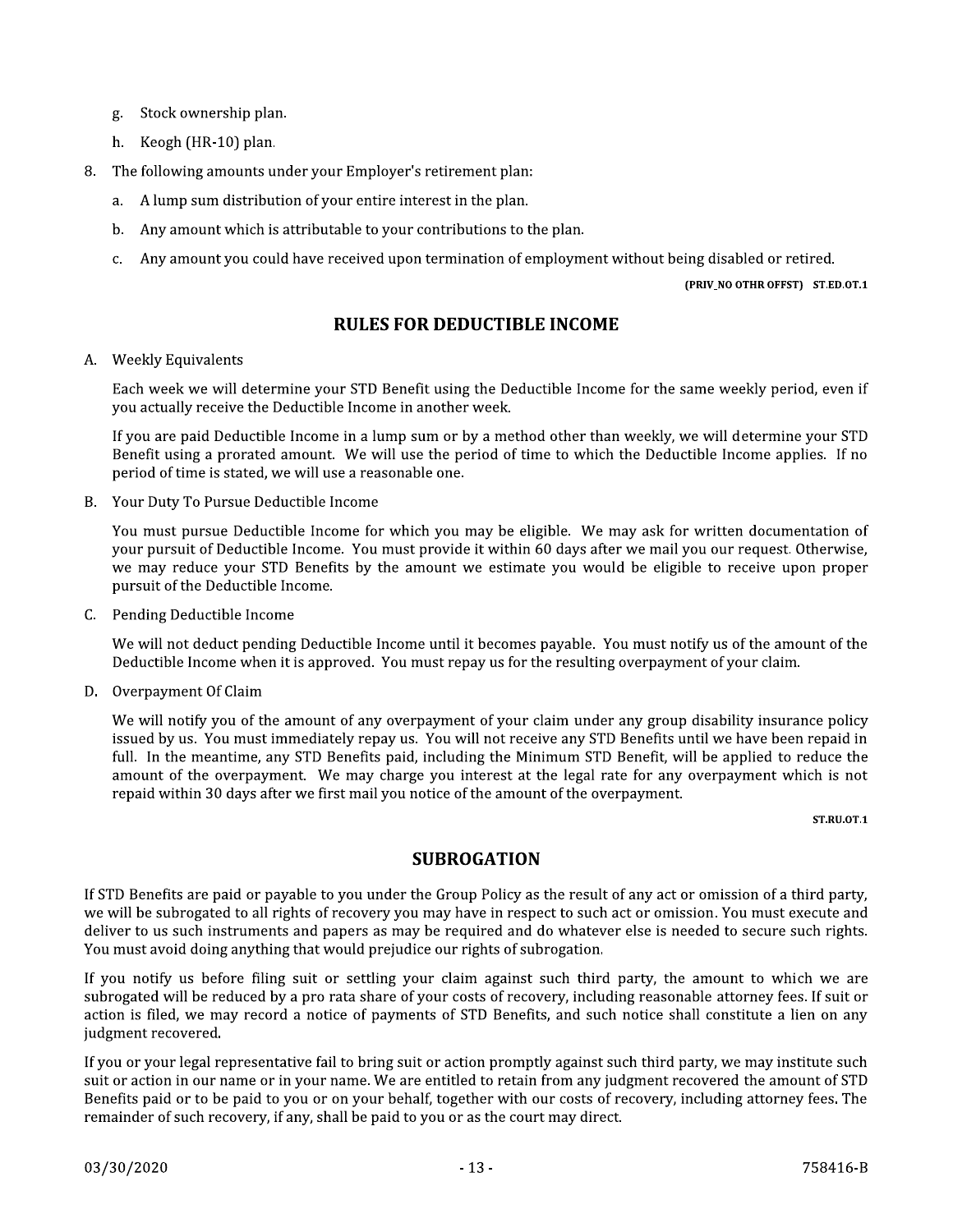## **BENEFITS AFTER INSURANCE ENDS OR IS CHANGED**

During each period of continuous Disability, we will pay STD Benefits according to the terms of the Group Policy in effect on the date you become Disabled. Your right to receive STD Benefits will not be affected by:

- 1. Any amendment to the Group Policy that is effective after you become Disabled; or
- 2. Termination of the Group Policy after you become Disabled.

**ST.BA.OT.1** 

#### **EFFECT OF NEW DISABILITY**

If a period of Disability is extended by a new cause while STD Benefits are payable, STD Benefits will continue while you remain Disabled. However, 1 and 2 below will apply.

- 1. STD Benefits will not continue beyond the end of the original Maximum Benefit Period.
- 2. All provisions of the Group Policy, including the **Disabilities Excluded From Coverage** and **Limitations** sections, will apply to the new cause of Disability.

**ST.ND.OT.1** 

## **DISABILITIES EXCLUDED FROM COVERAGE**

#### A. War

You are not covered for a Disability caused or contributed to by War or any act of War. War means declared or undeclared war, whether civil or international, and any substantial armed conflict between organized forces of a military nature.

B. Intentionally Self-Inflicted Injury

You are not covered for a Disability caused or contributed to by an intentionally self-inflicted Injury, while sane or insane.

C. Work Related

You are not covered for a Disability arising out of or in the course of any employment for wage or profit.

D. Violent Or Criminal Conduct

You are not covered for a Disability caused or contributed to by your committing or attempting to commit an assault or felony, or actively participating in a violent disorder or riot. Actively participating does not include being at the scene of a violent disorder or riot while performing your official duties.

E. Loss Of License Or Certification

You are not covered for a Disability caused or contributed to by the loss of your professional license, occupational license or certification.

(NONOCC) ST.XD.OT.1

## **LIMITATIONS**

#### A. Care Of A Physician

You must be under the ongoing care of a Physician in the appropriate specialty as determined by us during the Benefit Waiting Period. No STD Benefits will be paid for any period of Disability when you are not under the ongoing care of a Physician in the appropriate specialty as determined by us.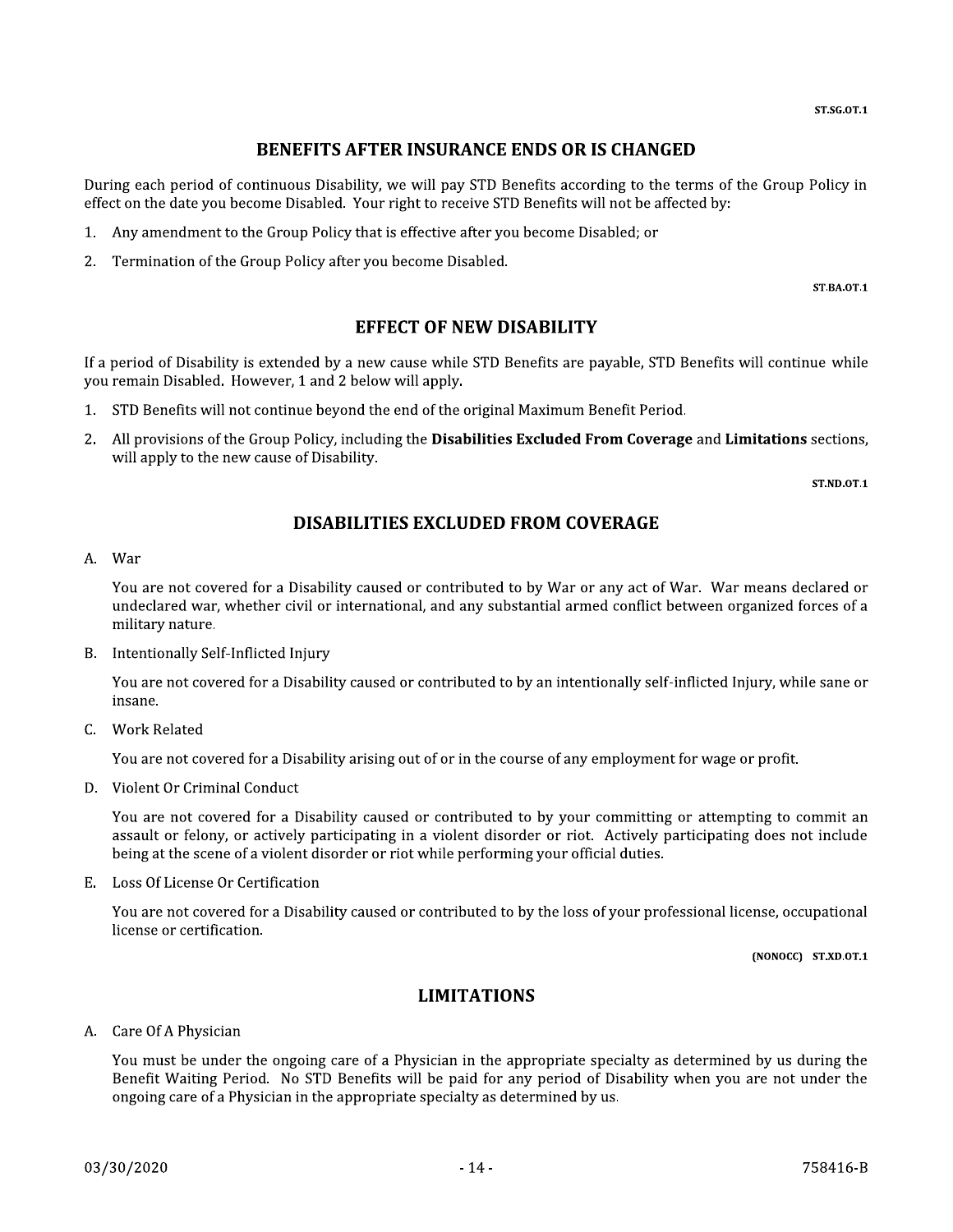**B.** Occupational Benefits

No STD Benefits will be paid for any period when you are eligible to receive benefits for your Disability under a workers' compensation law or similar law. If your claim for these benefits is accepted, compromised or settled (whether disputed or undisputed), you must repay us for the full amount of any payments we make to you while your claim for occupational benefits is pending.

C. Imprisonment

No STD Benefits will be paid for any period of Disability when you are confined for any reason in a penal or correctional institution.

D. Return To Work Responsibility

No STD Benefits will be paid for any period of Disability when you are able to work in your Own Occupation and able to earn at least 20% of your Predisability Earnings, but you elect not to work.

E. Rehabilitation Program

No STD Benefits will be paid for any period of Disability when you are not participating in good faith in a plan, program or course of medical treatment or vocational training or education approved by us unless your Disability prevents you from participating.

(NONOCC\_NO SL\_RTW RSP\_MAND REHB) ST.LM.OT.1

#### **CLAIMS**

A. Filing A Claim

Claims should be filed on our forms. If you do not receive our forms within 15 days after you ask for them, you may submit your claim in a letter to us. The letter should include the date Disability began, and the cause and nature of the Disability.

B. Time Limits On Filing Proof Of Loss

You must give us Proof Of Loss within 90 days after the end of the Benefit Waiting Period. If you cannot do so, you must give it to us as soon as reasonably possible, but not later than one year after that 90-day period. If Proof Of Loss is filed outside these time limits, your claim will be denied. These limits will not apply while you lack legal capacity.

 $C.$  Proof Of Loss

Proof Of Loss means written proof that you are Disabled and entitled to STD Benefits. Proof Of Loss must be provided at your expense.

For claims of Disability due to conditions other than Mental Disorders, we may require proof of physical impairment that results from anatomical or physiological abnormalities which are demonstrable by medically acceptable clinical and laboratory diagnostic techniques.

D. Documentation

Completed claims statements, a signed authorization for us to obtain information, and any other items we may reasonably require in support of a claim must be submitted at your expense. If the required documentation is not provided within 45 days after we mail our request, your claim may be denied.

E. Investigation Of Claim

We may investigate your claim at any time.

At our expense, we may have you examined at reasonable intervals by specialists of our choice. We may deny or suspend STD Benefits if you fail to attend an examination or cooperate with the examiner.

F. Time Of Payment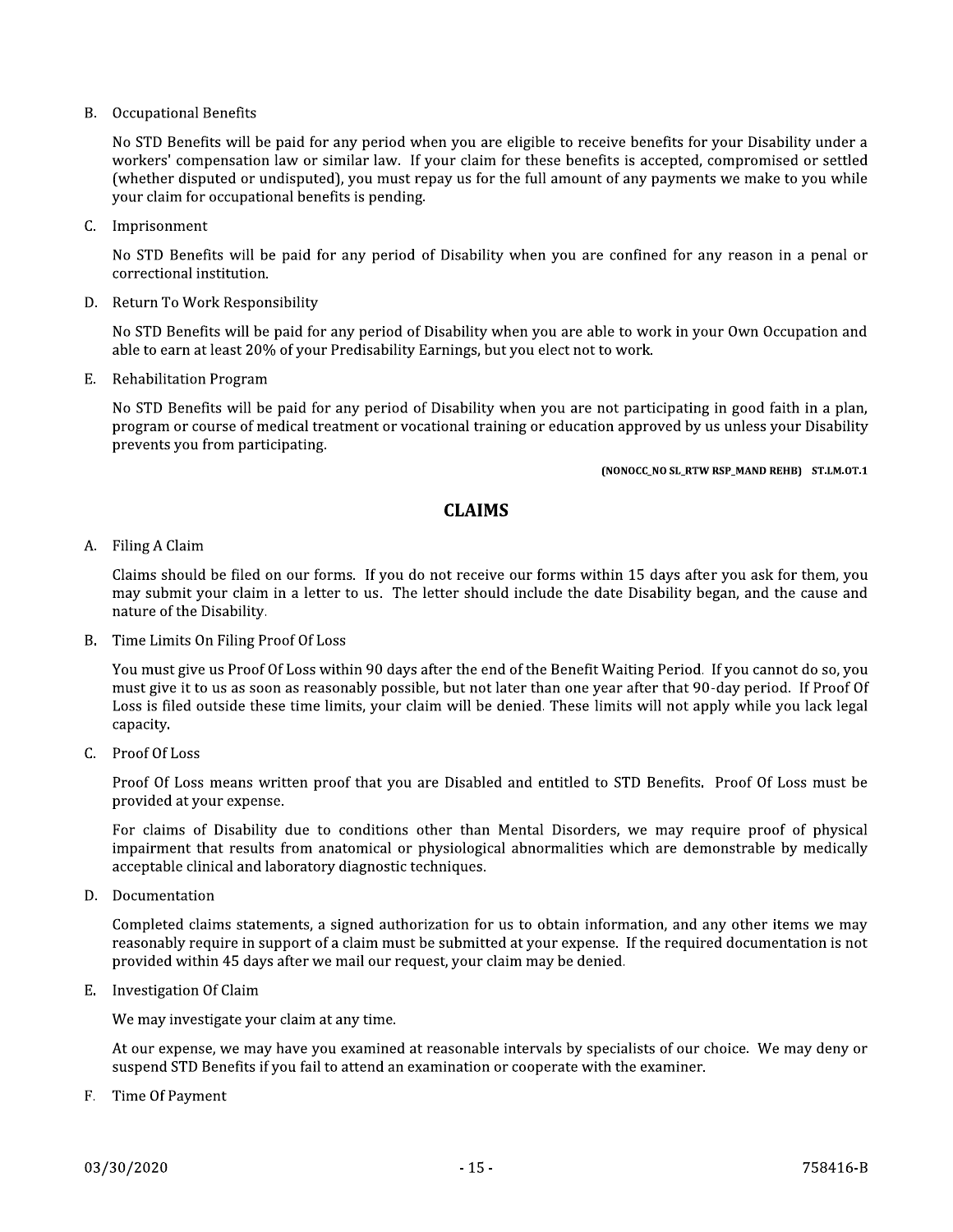We will pay STD Benefits within 30 days after you satisfy Proof Of Loss.

STD Benefits will be paid to you at the end of each week you qualify for them. STD Benefits remaining unpaid at your death will be paid to your estate.

G. Notice Of Decision On Claim

We will evaluate your claim promptly after you file it, and within 30 days after receipt of your claim we will send written notification we have received it. Within 45 days after we receive your claim we will send you: (a) a written decision on your claim; or (b) a notice that we are extending the period to decide your claim for 30 days. We will render a written decision or request an extension no later than 30 days after our receipt of Proof Of Loss. Before the end of this extension period we will send you: (a) a written decision on your claim; or (b) a notice that we are extending the period to decide your claim for an additional 30 days. If an extension is due to your failure to provide information necessary to decide the claim, the extended time period for deciding your claim will not begin until you provide the information or otherwise respond.

If we extend the period to decide your claim, we will notify you of the following: (a) the reasons for the extension; (b) when we expect to decide your claim; (c) an explanation of the standards on which entitlement to benefits is based; (d) the unresolved issues preventing a decision; and (e) any additional information we need to resolve those issues.

If we request additional information, you will have 45 days to provide the information. If you do not provide the requested information within 45 days, we may decide your claim based on the information we have received.

If we deny any part of your claim, you will receive a written notice of denial containing:

- a. The reasons for our decision.
- Reference to the parts of the Group Policy on which our decision is based. b.
- Reference to any internal rule or guideline relied upon in making our decision. c.
- d. A description of any additional information needed to support your claim.
- Information concerning your right to a review of our decision. e.
- f. Information concerning your right to bring a civil action for benefits under section 502(a) of ERISA if your claim is denied on review.
- H. Review Procedure

If all or part of a claim is denied, you may request a review. You must request a review in writing within 180 days after receiving notice of the denial.

You may send us written comments or other items to support your claim. You may review and receive copies of any non-privileged information that is relevant to your request for review. There will be no charge for such copies. You may request the names of medical or vocational experts who provided advice to us about your claim.

The person conducting the review will be someone other than the person who denied the claim and will not be subordinate to that person. The person conducting the review will not give deference to the initial denial decision. If the denial was based on a medical judgment, the person conducting the review will consult with a qualified health care professional. This health care professional will be someone other than the person who made the original medical judgment and will not be subordinate to that person. Our review will include any written comments or other items you submit to support your claim.

We will review your claim promptly after we receive your request. Within 45 days after we receive your request for review we will send you: (a) a written decision on review; or (b) a notice that we are extending the review period for 45 days. If the extension is due to your failure to provide information necessary to decide the claim on review, the extended time period for review of your claim will not begin until you provide the information or otherwise respond.

If we extend the review period, we will notify you of the following: (a) the reasons for the extension; (b) when we expect to decide your claim on review; and (c) any additional information we need to decide your claim.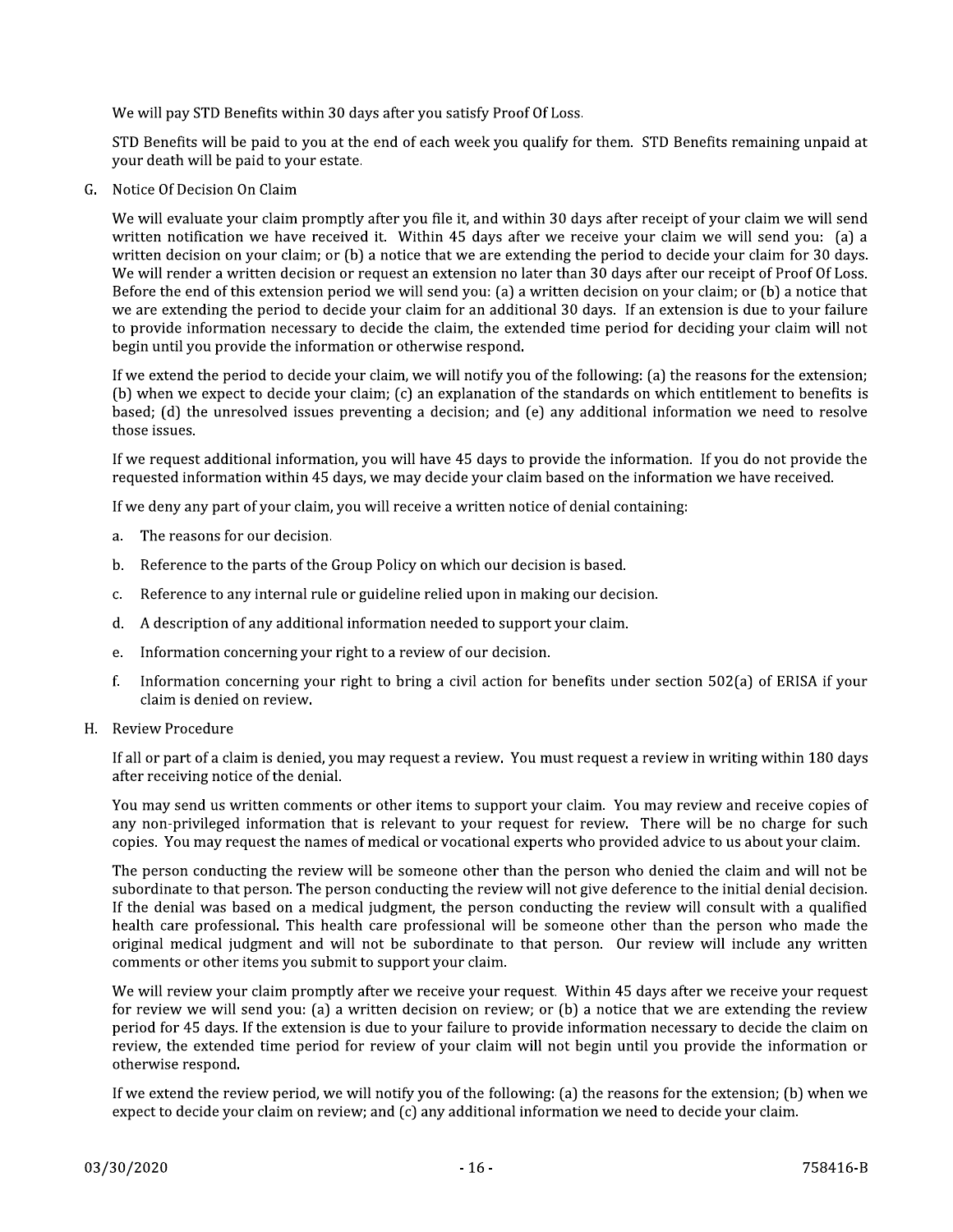If we request additional information, you will have 45 days to provide the information. If you do not provide the requested information within 45 days, we may conclude our review of your claim based on the information we have received.

If we deny any part of your claim on review, you will receive a written notice of denial containing:

- The reasons for our decision. a.
- Reference to the parts of the Group Policy on which our decision is based.  $h_{-}$
- Reference to any internal rule or guideline relied upon in making our decision. c.
- d. Information concerning your right to receive, free of charge, copies of non-privileged documents and records relevant to your claim.
- Information concerning your right to bring a civil action for benefits under section 502(a) of ERISA.  $e<sub>1</sub>$

The Group Policy does not provide voluntary alternative dispute resolution options. However, you may contact your local U.S. Department of Labor Office and your State insurance regulatory agency for assistance.

L. Assignment

The rights and benefits under the Group Policy are not assignable.

(REV PRIV WRDG) ST.CL.OR.2

## **ALLOCATION OF AUTHORITY**

Except for those functions which the Group Policy specifically reserves to the Policyholder or Employer, we have full and exclusive authority to control and manage the Group Policy, to administer claims, and to interpret the Group Policy and resolve all questions arising in its administration, interpretation, and application of the Group Policy.

Our authority includes, but is not limited to:

- 1. The right to resolve all matters when a review has been requested;
- The right to establish and enforce rules and procedures for the administration of the Group Policy and any claim  $2<sub>1</sub>$ under it;
- The right to determine: 3.
	- a. Eligibility for insurance;
	- b. Entitlement to benefits;
	- The amount of benefits payable:  $\mathbf{C}$ .
	- The sufficiency and the amount of information we may reasonably require to determine a., b., or c., above. d.

Subject to the review procedures of the Group Policy, any decision we make in the exercise of our authority is conclusive and binding.

**ST.AL.OT.1** 

#### TIME LIMITS ON LEGAL ACTIONS

No action at law or in equity may be brought until 60 days after you have given us Proof Of Loss. No such action may be brought more than three years after the earlier of:

- 1. The date we receive Proof Of Loss; and
- 2. The time within which Proof Of Loss is required to be given.

**ST.TL.OT.1**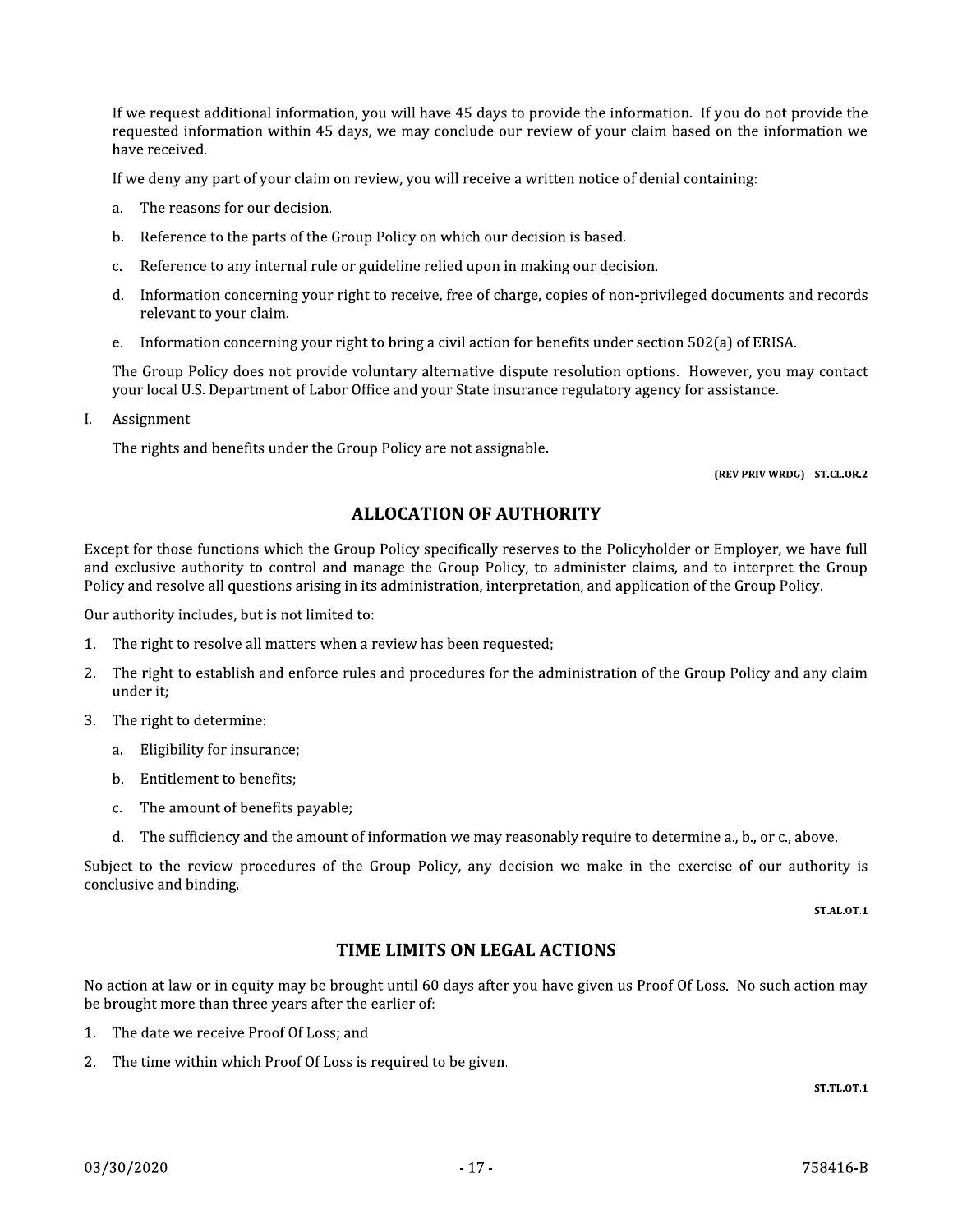#### **INCONTESTABILITY PROVISIONS**

A. Incontestability Of Insurance

Any statement you make to obtain or to increase insurance is a representation and not a warranty.

No misrepresentation will be used to reduce or deny a claim or contest the validity of insurance unless:

- 1. The insurance would not have been approved if we had known the truth; and
- 2. We have given you or any person claiming benefits a copy of the signed written instrument which contains your misrepresentation.

After insurance has been in effect for two years, during the lifetime of the insured, we will not use a misrepresentation to reduce or deny the claim, unless it was a fraudulent misrepresentation.

B. Incontestability Of The Group Policy

Any statement made by the Policyholder or Employer to obtain the Group Policy is a representation and not a warranty.

No misrepresentation by the Policyholder or your Employer will be used to deny a claim or to deny the validity of the Group Policy unless:

- 1. The Group Policy would not have been issued if we had known the truth; and
- 2. We have given the Policyholder or Employer a copy of a written instrument signed by the Policyholder or Employer which contains the misrepresentation.

The validity of the Group Policy will not be contested after it has been in force for two years, except for nonpayment of premiums or fraudulent misrepresentations.

**ST.IN.OT.1** 

## **CLERICAL ERROR, AGENCY AND MISSTATEMENT**

A. Clerical Error

Clerical error by the Policyholder, your Employer, or their respective employees or representatives will not:

- 1. Cause a person to become insured.
- 2. Invalidate insurance under the Group Policy otherwise validly in force.
- 3. Continue insurance under the Group Policy otherwise validly terminated.
- B. Agency

The Policyholder and your Employer act on their own behalf as your agent, and not as our agent. The Policyholder and your Employer have no authority to alter, expand or extend our liability or to waive, modify or compromise any defense or right we may have under the Group Policy.

C. Misstatement Of Age

If a person's age has been misstated, we will make an equitable adjustment of premiums, benefits, or both. The adjustment will be based on:

- 1. The amount of insurance based on the correct age; and
- 2. The difference between the amount paid and the amount which would have been paid if the age had been correctly stated.

**ST.CE.OT.1**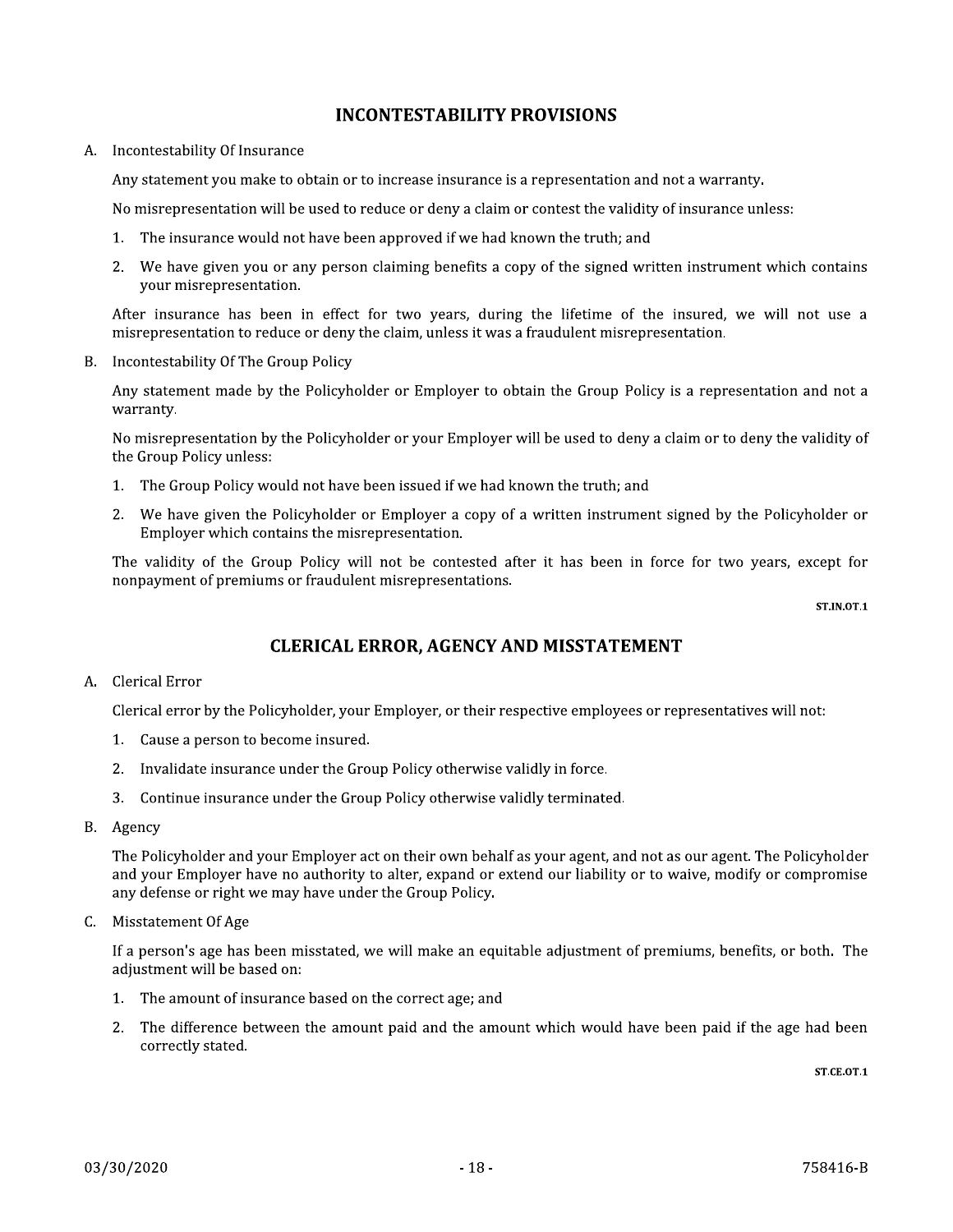#### **TERMINATION OR AMENDMENT OF THE GROUP POLICY**

The Group Policy may be terminated by us or the Policyholder according to its terms. It will terminate automatically for nonpayment of premium. The Policyholder may terminate the Group Policy in whole, and may terminate insurance for any class or group of Members, at any time by giving us written notice.

Benefits under the Group Policy are limited to its terms, including any valid amendment. No change or amendment will be valid unless it is approved in writing by one of our executive officers and given to the Policyholder for attachment to the Group Policy. If the terms of the certificate differ from the Group Policy, the terms stated in the Group Policy will govern. The Policyholder, your Employer, and their respective employees or representatives have no right or authority to change or amend the Group Policy or to waive any of its terms or provisions without our signed written approval.

We may change the Group Policy in whole or in part when any change or clarification in law or governmental regulation affects our obligations under the Group Policy, or with the Policyholder's consent.

Any such change or amendment of the Group Policy may apply to current or future Members or to any separate classes or groups of Members.

**ST.TA.OT.1** 

#### **DEFINITIONS**

Benefit Waiting Period includes the Benefit Waiting Period and the Extended Benefit Waiting Period if it applies to you, and means the period you must be continuously Disabled before STD Benefits become payable. No STD Benefits are payable for the Benefit Waiting Period or the Extended Benefit Waiting Period. See Coverage Features.

Contributory means insurance is elective and Members pay all or part of the premium for insurance.

Employer means an employer (including approved affiliates and subsidiaries) for which coverage under the Group Policy is approved in writing by us.

Group Policy means the group STD insurance policy issued by us to the Policyholder and identified by the Group Policy Number.

Hospital means a legally operated hospital providing full-time medical care and treatment under the direction of a full-time staff of licensed physicians. Rest homes, nursing homes, convalescent homes, homes for the aged, and facilities primarily affording custodial, educational, or rehabilitative care are not Hospitals.

Injury means an injury to the body.

Maximum Benefit Period means the longest period for which STD Benefits are payable for any one period of continuous Disability, whether from one or more causes. It begins at the end of the Benefit Waiting Period. No STD Benefits are payable after the end of the Maximum Benefit Period, even if you are still Disabled. See Coverage Features.

Mental Disorder means any mental, emotional, behavioral, psychological, personality, cognitive, mood or stressrelated abnormality, disorder, disturbance, dysfunction or syndrome, regardless of cause (including any biological or biochemical disorder or imbalance of the brain) or the presence of physical symptoms. Mental Disorder includes, but is not limited to, bipolar affective disorder, organic brain syndrome, schizophrenia, psychotic illness, manic depressive illness, depression and depressive disorders, anxiety and anxiety disorders.

Noncontributory means (a) insurance is nonelective and the Policyholder or Employer pay the entire premium for insurance; or (b) the Policyholder or Employer require all eligible Members to have insurance and to pay all or part of the premium for insurance.

Physical Disease means a physical disease entity or process that produces structural or functional changes in your body as diagnosed by a Physician.

Physician means a licensed M.D. or D.O., acting within the scope of the license. Physician does not include you or your spouse, or the brother, sister, parent, or child of either you or your spouse.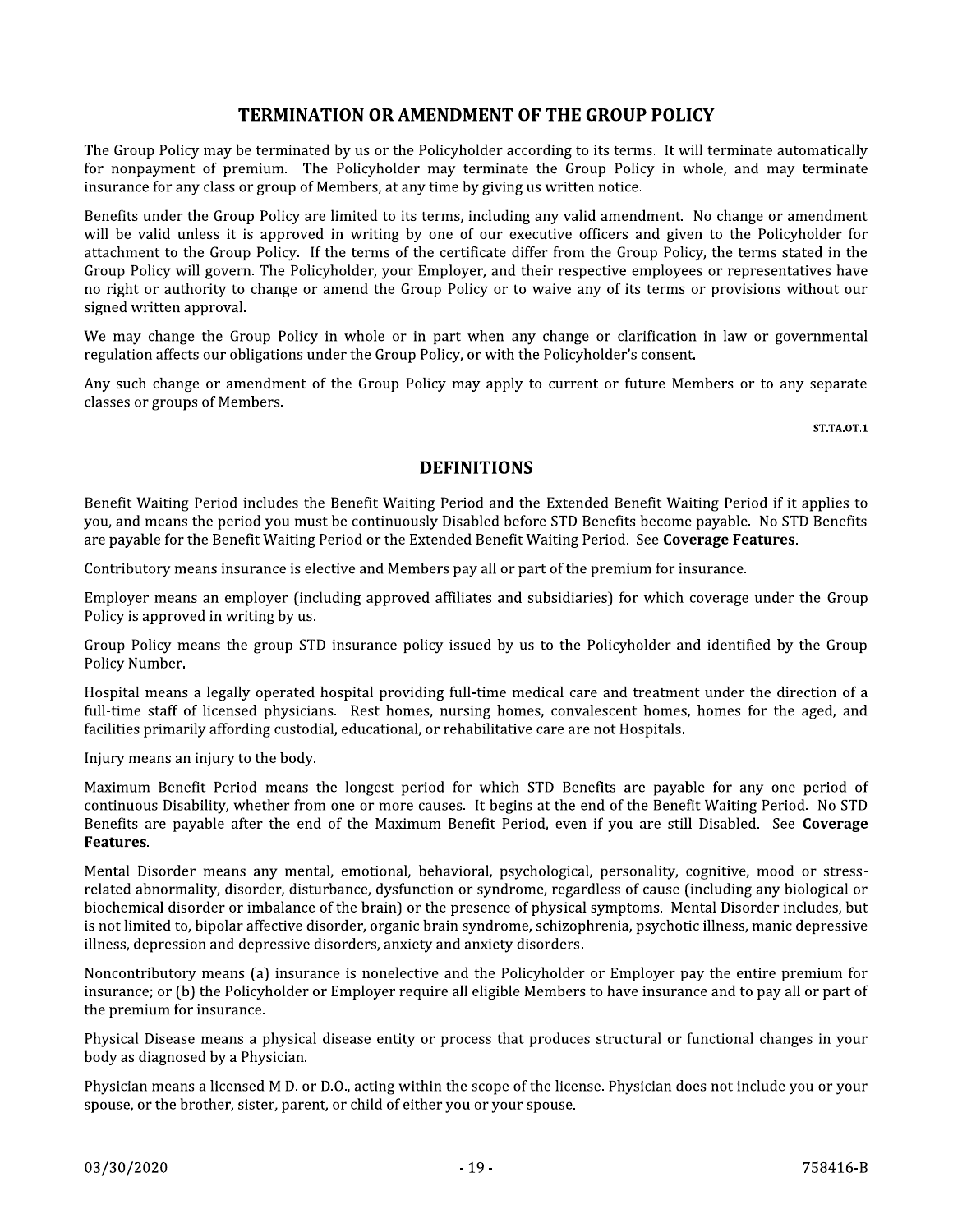Pregnancy means your pregnancy, childbirth, or related medical conditions, including complications of pregnancy.

Prior Plan means your Employer's group short term disability insurance plan in effect on the day before the effective date of your Employer's coverage under the Group Policy and which is replaced by the Group Policy.

STD Benefit means the weekly benefit payable to you under the terms of the Group Policy.

(EBWP) ST.DF.OT.1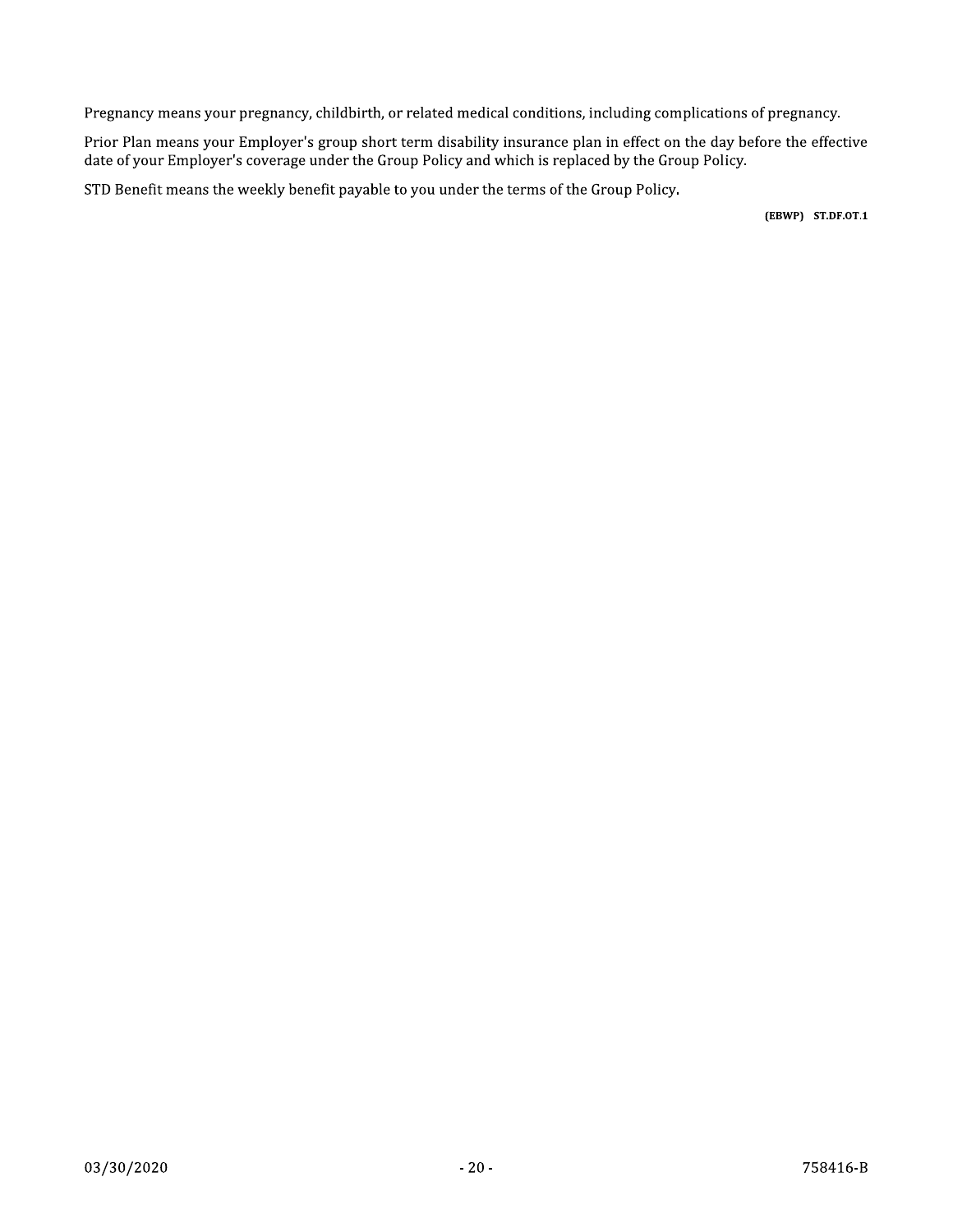#### **ERISA INFORMATION AND NOTICE OF RIGHTS**

The following information and notice of rights and protections is furnished by the Plan Administrator as required by the Employee Retirement Income Security Act of 1974 (ERISA)

A. General Plan Information

The General Plan Information required by ERISA is shown in the Coverage Features.

- B. Statement Of Your Rights Under ERISA
	- 1. Right To Examine Plan Documents

You have the right to examine all Plan documents, including any insurance contracts or collective bargaining agreements, and a copy of the latest annual report (Form 5500 Series) filed with the U.S. Department of Labor and available at the Public Disclosure Room of the Employee Benefits Security Administration. These documents may be examined free of charge at the Plan Administrator's office.

2. Right To Obtain Copies Of Plan Documents

You have the right to obtain copies of all Plan documents, including any insurance contracts or collective bargaining agreements, a copy of the latest annual report (Form 5500 Series), and updated summary plan description upon written request to the Plan Administrator. The Plan Administrator may make a reasonable charge for these copies.

3. Right To Receive A Copy Of Annual Report

The Plan Administrator must give you a copy of the Plan's summary annual financial report, if the Plan was required to file an annual report. There will be no charge for the report.

4. Right To Review Of Denied Claims

If your claim for a Plan benefit is denied or ignored, in whole or in part, you have the right: a) to know why this was done; b) to obtain copies of documents relating to the decision, without charge; and c) to have your claim reviewed and reconsidered, all within certain time schedules.

C. Obligations Of Fiduciaries

In addition to creating rights for plan participants, ERISA imposes duties upon the people who are responsible for the operation of the Plan. The people who operate the Plan, called "fiduciaries" of the Plan, have a duty to do so prudently and in the interest of all Plan participants and beneficiaries. No one, including your employer, your union, or any other person, may fire you or otherwise discriminate against you in any way to prevent you from obtaining a Plan benefit or exercising your rights under ERISA.

D. Enforcing ERISA Rights

Under ERISA, there are steps you can take to enforce the above rights. For instance, if you request Plan documents or the latest annual report from the Plan and do not receive them within 30 days, you may file suit in a Federal court. In such a case, the court may require the Plan Administrator to provide the materials and pay you up to \$110 a day until you receive the materials, unless the materials were not sent because of reasons beyond the control of the Plan Administrator.

If you have a claim for benefits which is denied or ignored, in whole or in part, you may file suit in a state or Federal court. If it should happen that Plan fiduciaries misuse the Plan's money, or if you are discriminated against for asserting your rights, you may seek assistance from the U.S. Department of Labor, or you may file suit in a Federal court. The court will decide who should pay court costs and legal fees. If you are successful the court may order the person you have sued to pay these costs and fees. If you lose, the court may order you to pay these costs and fees, for example, if it finds your claim is frivolous.

Additional Procedures For Claims Based on Disability Determinations Filed on or after April 1, 2018 E.,

If we deny any part of your claim for a benefit that relies on a disability determination, you will receive a written notice of denial containing a copy of any internal rule or guideline relied upon in making the decision, or a